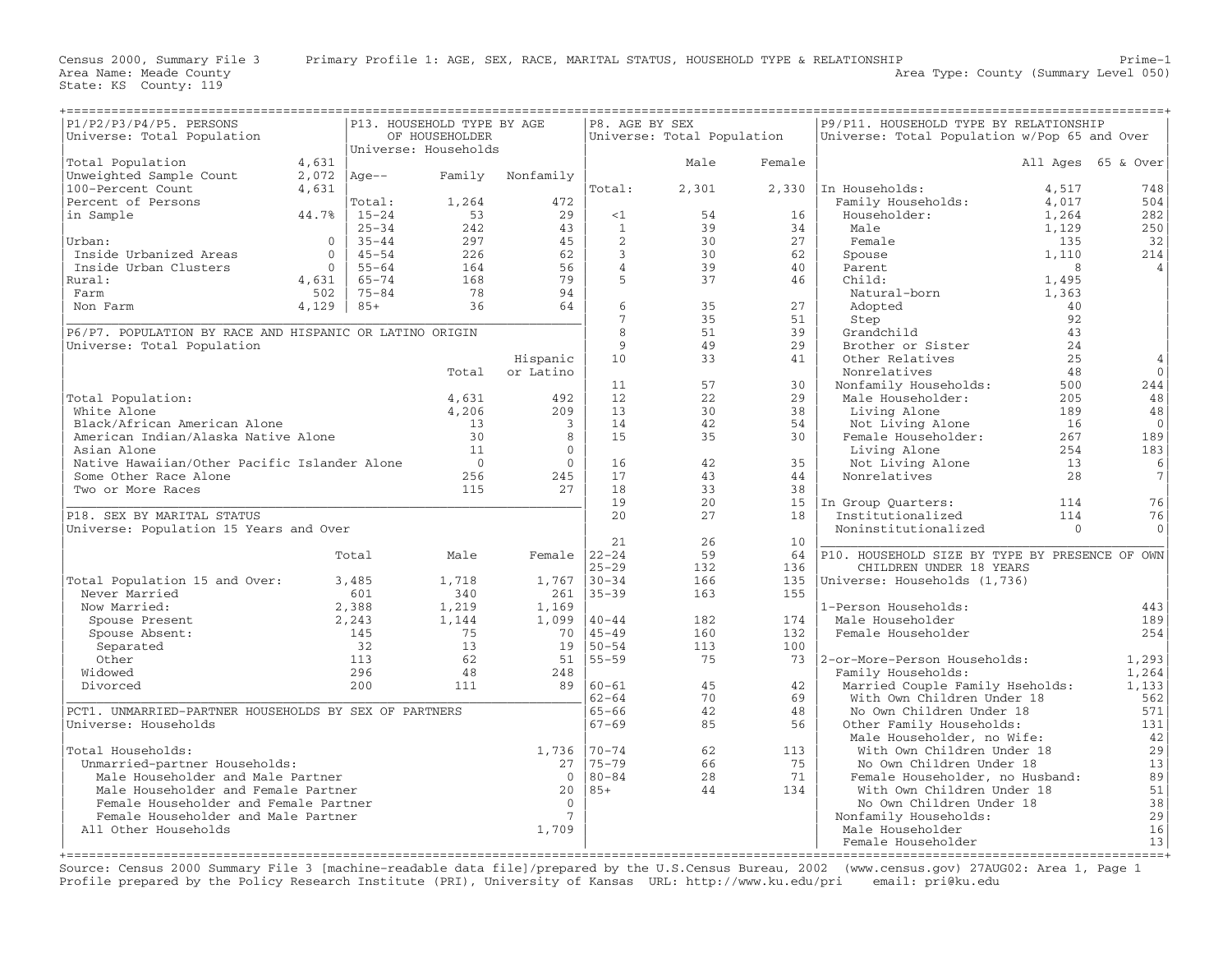Census 2000, Summary File 3 Primary Profile 2: GRANDPARENTS; FAMILY TYPE; CITIZENSHIP, BIRTHPLACE, ENTRY YEAR; LANGUAGE Prime−2 Area Name: Meade County **Area Type: County Area Type: County (Summary Level 050)** State: KS County: 119

| PCT8. GRANDPARENTS BY LENGTH OF TIME RESPONSIBLE<br>FOR GRANDCHILDREN UNDER 18 YEARS                                                                                          |                         | UNDER 18 YEARS BY AGE OF OWN CHILDREN                                                                                                                                                  |             |         | P15. FAMILY TYPE BY PRESENCE OF OWN CHILDREN   P21. PLACE OF BIRTH BY CITIZENSHIP STATUS<br>Universe: Total Population                                                                                                                                                                                                                                                                                  |                                  |
|-------------------------------------------------------------------------------------------------------------------------------------------------------------------------------|-------------------------|----------------------------------------------------------------------------------------------------------------------------------------------------------------------------------------|-------------|---------|---------------------------------------------------------------------------------------------------------------------------------------------------------------------------------------------------------------------------------------------------------------------------------------------------------------------------------------------------------------------------------------------------------|----------------------------------|
| Universe: Population 30 Years and Over in Households Universe: Families                                                                                                       |                         |                                                                                                                                                                                        |             |         |                                                                                                                                                                                                                                                                                                                                                                                                         |                                  |
|                                                                                                                                                                               |                         |                                                                                                                                                                                        |             |         | Total Population:                                                                                                                                                                                                                                                                                                                                                                                       | 4,631                            |
| Total Pop. 30+ in Households: 2,579                                                                                                                                           |                         | Total Families: 1,264                                                                                                                                                                  |             |         |                                                                                                                                                                                                                                                                                                                                                                                                         |                                  |
|                                                                                                                                                                               |                         |                                                                                                                                                                                        |             |         | Native:                                                                                                                                                                                                                                                                                                                                                                                                 | 4,220                            |
| Living with Own Grandchildren<br>Under 18 Years:<br>Grandparents Responsible for                                                                                              |                         |                                                                                                                                                                                        |             |         | Born in State of Residence                                                                                                                                                                                                                                                                                                                                                                              | 3,009                            |
|                                                                                                                                                                               | 55                      |                                                                                                                                                                                        |             |         | Born in Other State in the                                                                                                                                                                                                                                                                                                                                                                              |                                  |
|                                                                                                                                                                               |                         | Married Couple Families: 1,133<br>With Own Children Under 18: 562<br>Under 6 Years Only 134<br>Under 6 and 6 to 17 Years 126<br>6 to 17 Years Only 302<br>No Own Children Under 18 571 |             |         | United States:                                                                                                                                                                                                                                                                                                                                                                                          | 1,179                            |
| Own Grandchildren Under 18 Years: 36                                                                                                                                          |                         |                                                                                                                                                                                        |             |         | Northeast                                                                                                                                                                                                                                                                                                                                                                                               | 36                               |
| Length of Time --                                                                                                                                                             |                         |                                                                                                                                                                                        |             |         | Midwest                                                                                                                                                                                                                                                                                                                                                                                                 | 250                              |
| Less Than 6 Months                                                                                                                                                            | $\overline{4}$          |                                                                                                                                                                                        |             |         | South                                                                                                                                                                                                                                                                                                                                                                                                   | 626                              |
| 6 to 11 Months                                                                                                                                                                | $\overline{4}$          |                                                                                                                                                                                        |             |         | West.                                                                                                                                                                                                                                                                                                                                                                                                   | 267                              |
| 1 to 2 Years                                                                                                                                                                  | 13                      | Other Families: 131<br>Male Householder, 131<br>No Wife Present: 42<br>With Own Children Under 18: 29<br>Under 6 Years Only<br>Other Families:                                         |             |         | Born Outside the United States:                                                                                                                                                                                                                                                                                                                                                                         | 32                               |
| 3 to 4 Years                                                                                                                                                                  | $\overline{9}$          |                                                                                                                                                                                        |             |         | Puerto Rico                                                                                                                                                                                                                                                                                                                                                                                             | $\overline{2}$                   |
| 5 Years or More                                                                                                                                                               | 6 <sup>1</sup>          |                                                                                                                                                                                        |             |         | U.S. Island Areas                                                                                                                                                                                                                                                                                                                                                                                       | $\Omega$                         |
| Grandparents Not Responsible for<br>Own Grandchildren Under 18 Years 19                                                                                                       |                         |                                                                                                                                                                                        |             |         | Born Abroad of American                                                                                                                                                                                                                                                                                                                                                                                 |                                  |
|                                                                                                                                                                               |                         |                                                                                                                                                                                        |             |         | Parent(s)                                                                                                                                                                                                                                                                                                                                                                                               | 30                               |
|                                                                                                                                                                               |                         |                                                                                                                                                                                        |             |         |                                                                                                                                                                                                                                                                                                                                                                                                         |                                  |
|                                                                                                                                                                               |                         | With Own Children Ducer 10.<br>Under 6 Years Only<br>Under 6 and 6 to 17 Years 4<br>6 to 17 Years Only 16<br>No Own Children Under 18 13                                               |             |         | Foreign Born:<br>Naturalized Citizen                                                                                                                                                                                                                                                                                                                                                                    | 411                              |
| Not Living with Own Grandchildren                                                                                                                                             |                         |                                                                                                                                                                                        |             |         |                                                                                                                                                                                                                                                                                                                                                                                                         | 92                               |
| Under 18 Years:                                                                                                                                                               | 2,524                   |                                                                                                                                                                                        |             |         | Not a Citizen                                                                                                                                                                                                                                                                                                                                                                                           | 319                              |
|                                                                                                                                                                               |                         |                                                                                                                                                                                        |             |         |                                                                                                                                                                                                                                                                                                                                                                                                         |                                  |
|                                                                                                                                                                               |                         |                                                                                                                                                                                        |             |         |                                                                                                                                                                                                                                                                                                                                                                                                         |                                  |
| PCT9. HOUSEHOLD RELATIONSHIP BY GRANDPARENTS LIVING                                                                                                                           |                         |                                                                                                                                                                                        |             |         |                                                                                                                                                                                                                                                                                                                                                                                                         |                                  |
| WITH OWN GRANDCHILDREN UNDER 18 YEARS BY                                                                                                                                      |                         |                                                                                                                                                                                        |             |         |                                                                                                                                                                                                                                                                                                                                                                                                         |                                  |
| RESPONSIBILITY FOR OWN GRANDCHILDREN                                                                                                                                          |                         |                                                                                                                                                                                        |             |         |                                                                                                                                                                                                                                                                                                                                                                                                         |                                  |
| Universe: Population 30 Years and Over in<br>Households                                                                                                                       |                         | No Own Children Under 18                                                                                                                                                               |             | 38      | Female Householder,<br>No Husband Present:<br>With Own Children Under 18:<br>Under 6 Years Only<br>Under 6 and 6 to 17 Years<br>$\begin{array}{ccc}\n & 89 \\ 51 & \text{P19. LANGUAGE SPOKEN AT HOME BY ABILITY} \\  & 10 & \text{TO SPEAR ENGLISH} \\  & 10 & \text{TO SPEAR ENGLISH} \\  & 6 & \text{Universe: Population 5 Years and Over} \\  & 35 & \text{P11.17$<br>Total Population 5 and Over: | 4,260                            |
|                                                                                                                                                                               |                         |                                                                                                                                                                                        |             |         |                                                                                                                                                                                                                                                                                                                                                                                                         |                                  |
| Total Pop. 30+ in Households: 2,579                                                                                                                                           |                         | P23. YEAR OF ENTRY BY CITIZENSHIP STATUS                                                                                                                                               |             |         | Speak Only English                                                                                                                                                                                                                                                                                                                                                                                      | 3,645                            |
|                                                                                                                                                                               |                         | Universe: Foreign-born Population                                                                                                                                                      |             |         |                                                                                                                                                                                                                                                                                                                                                                                                         |                                  |
| Householder or Spouse:                                                                                                                                                        | 2,467                   |                                                                                                                                                                                        |             |         | Speak Spanish:<br>Speak Spanish:<br>Speak English "Very Well"<br>Speak English "Well"<br>Speak English "Not Well"                                                                                                                                                                                                                                                                                       | 406                              |
| Living w/Own Grandchild Under 18:<br>Responsible for Own Grandchild<br>Not Responsible for Own Grandchild                                                                     | 47                      |                                                                                                                                                                                        | Naturalized | Not a   |                                                                                                                                                                                                                                                                                                                                                                                                         | 239                              |
|                                                                                                                                                                               | $\frac{33}{14}$         | Year of Entry-- Citizen                                                                                                                                                                |             | Citizen |                                                                                                                                                                                                                                                                                                                                                                                                         | 71                               |
|                                                                                                                                                                               |                         |                                                                                                                                                                                        |             |         |                                                                                                                                                                                                                                                                                                                                                                                                         | 64                               |
| Not Living w/Own Grandchild Under 18 2,420                                                                                                                                    |                         |                                                                                                                                                                                        |             | 319     | Speak English "Not at All"                                                                                                                                                                                                                                                                                                                                                                              | 32                               |
|                                                                                                                                                                               |                         |                                                                                                                                                                                        |             | 238     |                                                                                                                                                                                                                                                                                                                                                                                                         |                                  |
| Parent or Parent-in-Law of                                                                                                                                                    |                         |                                                                                                                                                                                        |             | 50      | Speak Other Indo-European Lang.:                                                                                                                                                                                                                                                                                                                                                                        | 198                              |
| Householder:                                                                                                                                                                  | 12                      |                                                                                                                                                                                        |             | 31      | Speak English "Very Well"                                                                                                                                                                                                                                                                                                                                                                               | 115                              |
| Living w/Own Grandchild Under 18:                                                                                                                                             | 8                       | Total Foreign-born: 92<br>1990 to March 2000 17<br>1980 to 1989 46<br>Before 1980 29                                                                                                   |             |         | Speak English Very Well<br>Speak English "Well"<br>Speak English "Not Well"                                                                                                                                                                                                                                                                                                                             | 56                               |
| Responsible for Own Grandchild                                                                                                                                                | $\overline{\mathbf{3}}$ | P22. YEAR OF ENTRY                                                                                                                                                                     |             |         |                                                                                                                                                                                                                                                                                                                                                                                                         | 27                               |
| Not Responsible for Own Grandchild                                                                                                                                            | $5^{\circ}$             | Universe: Foreign-born Population                                                                                                                                                      |             |         | Speak English "Not at All"                                                                                                                                                                                                                                                                                                                                                                              | $\overline{0}$                   |
| Not Living w/Own Grandchild Under 18                                                                                                                                          | $\overline{4}$          |                                                                                                                                                                                        |             |         |                                                                                                                                                                                                                                                                                                                                                                                                         |                                  |
|                                                                                                                                                                               |                         | Total Foreign-born Population:                                                                                                                                                         |             | 411     | Speak Asian/Pacific Island Lang.:                                                                                                                                                                                                                                                                                                                                                                       | 11                               |
| Other Relatives or Nonrelatives of                                                                                                                                            |                         |                                                                                                                                                                                        |             |         | Speak English "Very Well"                                                                                                                                                                                                                                                                                                                                                                               | 8                                |
|                                                                                                                                                                               |                         | 1995 to March 2000                                                                                                                                                                     |             | 158     |                                                                                                                                                                                                                                                                                                                                                                                                         | $\overline{\mathbf{3}}$          |
| Householder:<br>Living w/Own Grandchild Under 18:<br>Responsible for Own Grandchild 0<br>Not Responsible for Own Grandchild<br>0<br>Not Responsible for Own Grandchild<br>100 |                         | 1990 to 1994                                                                                                                                                                           |             | 97      | Speak English "Very Well"<br>Speak English "Nell"<br>Speak English "Not Well"<br>Speak English "Not at All"                                                                                                                                                                                                                                                                                             | $\mathbf 0$<br>$\overline{0}$    |
|                                                                                                                                                                               |                         | 1985 to 1989                                                                                                                                                                           |             | 38      |                                                                                                                                                                                                                                                                                                                                                                                                         |                                  |
|                                                                                                                                                                               |                         | 1980 to 1984                                                                                                                                                                           |             | 58      |                                                                                                                                                                                                                                                                                                                                                                                                         |                                  |
|                                                                                                                                                                               |                         | 1975 to 1979                                                                                                                                                                           |             | 16      | Speak Other Languages:                                                                                                                                                                                                                                                                                                                                                                                  | $\overline{0}$                   |
|                                                                                                                                                                               |                         | 1970 to 1974                                                                                                                                                                           |             | 14      | -<br>Speak English "Very Well"<br>Speak English "Well"                                                                                                                                                                                                                                                                                                                                                  | $\overline{0}$                   |
|                                                                                                                                                                               |                         | 1965 to 1969<br>Before 1965                                                                                                                                                            |             | 5<br>25 |                                                                                                                                                                                                                                                                                                                                                                                                         | $\overline{0}$<br>$\overline{0}$ |
|                                                                                                                                                                               |                         |                                                                                                                                                                                        |             |         |                                                                                                                                                                                                                                                                                                                                                                                                         |                                  |
|                                                                                                                                                                               |                         |                                                                                                                                                                                        |             |         |                                                                                                                                                                                                                                                                                                                                                                                                         |                                  |
|                                                                                                                                                                               |                         |                                                                                                                                                                                        |             |         | Speak English "Not Well"<br>Speak English "Not at All"                                                                                                                                                                                                                                                                                                                                                  | $\mathbf{0}$                     |

+===================================================================================================================================================+ Source: Census 2000 Summary File 3 [machine−readable data file]/prepared by the U.S.Census Bureau, 2002 (www.census.gov) 27AUG02: Area 1, Page 2 Profile prepared by the Policy Research Institute (PRI), University of Kansas URL: http://www.ku.edu/pri email: pri@ku.edu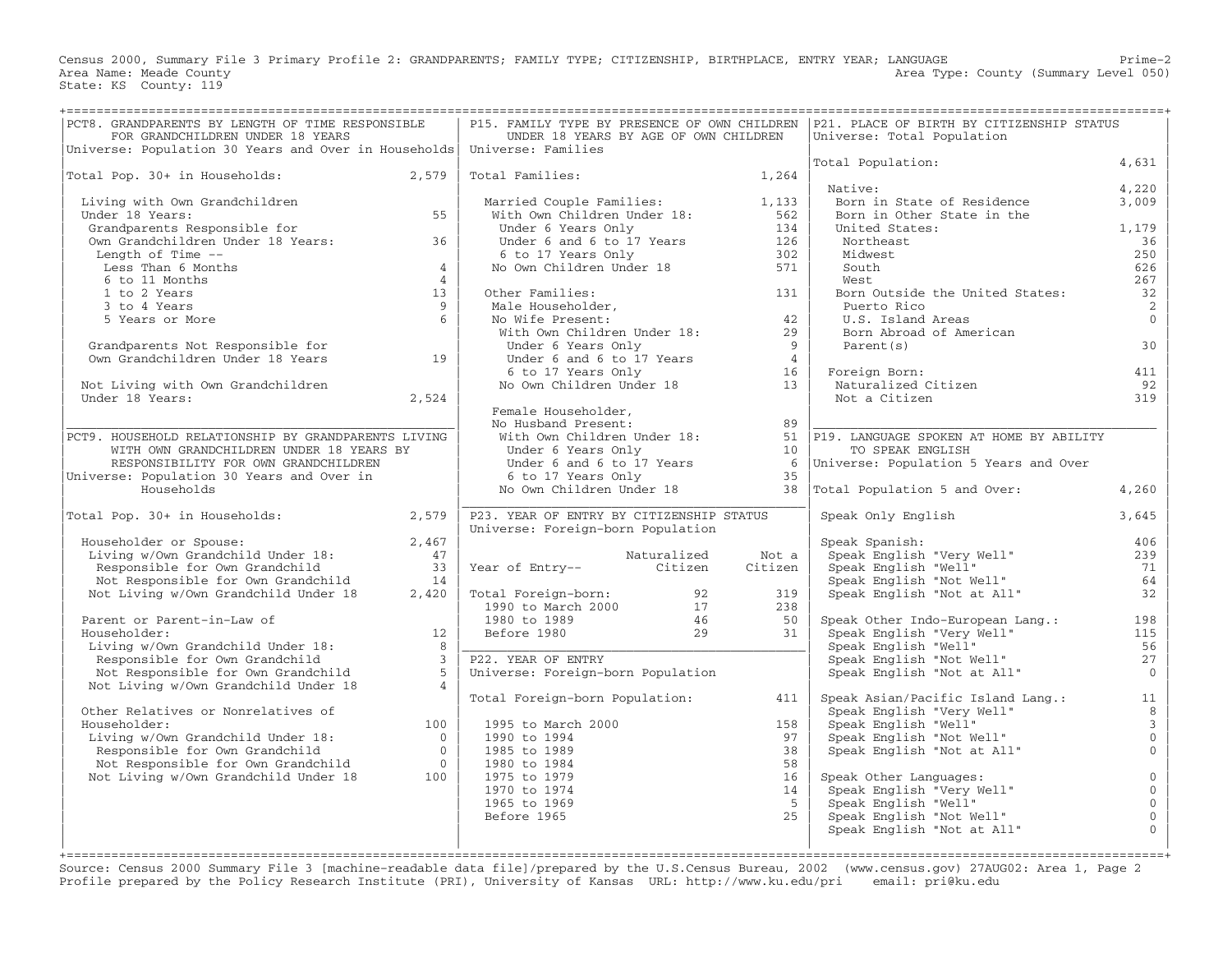| PCT16/PCT18 ANCESTRY                                                   |                                  |                |                         |                      |                |                                       |              |                     |
|------------------------------------------------------------------------|----------------------------------|----------------|-------------------------|----------------------|----------------|---------------------------------------|--------------|---------------------|
| Two Universes: PCT16-Persons; PCT18-Total Ancestry Categories Reported |                                  |                |                         |                      |                |                                       |              |                     |
|                                                                        |                                  |                |                         |                      |                |                                       |              |                     |
|                                                                        | First                            | Total          |                         | First                | Total          |                                       | First        | Total               |
| First Ancestry                                                         | 3,371                            | N/A            |                         | Reported             | Reported       |                                       | Reported     | Reported            |
| Total Specified Ancestries                                             | N/A                              | 4,413          |                         |                      |                |                                       |              |                     |
| Acadian/Cajun                                                          | $\mathbf{0}$                     | $\Omega$       | Israeli                 | $\mathbf{0}$         | $\Omega$       | West Indian (Exc Hisp Gp):            | $\mathbf{0}$ | 2                   |
| Afghan                                                                 | $\mathbf{0}$                     | $\Omega$       | Italian                 | 21                   | 27             | Bahamian                              | $\mathbf{0}$ | $\mathbf 0$         |
| Albanian                                                               | $\Omega$                         | $\Omega$       | Latvian                 | $\Omega$             | $\Omega$       | Barbadian                             | $\Omega$     | $\mathbf{0}$        |
| Alsatian                                                               | $\Omega$                         | $\Omega$       | Lithuanian              | $\Omega$             | $\Omega$       | Belizean                              | $\Omega$     | $\mathbf{0}$        |
| Arab:                                                                  | $\Omega$                         | $\Omega$       | Luxemburger             | 5                    | 5              | Bermudan                              | $\Omega$     | $\mathbf{0}$        |
| Egyptian                                                               | $\Omega$                         | $\Omega$       | Macedonian              | $\Omega$             | $\mathbf{0}$   | British West Indian                   | $\mathbf{0}$ | $\mathsf{O}\xspace$ |
| Iraqi                                                                  | $\Omega$                         | $\Omega$       | Maltese                 | $\Omega$             | $\Omega$       | Dutch West Indian                     | $\Omega$     | $\sqrt{2}$          |
| Jordanian                                                              | $\Omega$                         | $\Omega$       | New Zealander           | $\Omega$             | $\Omega$       | Haitian                               | $\Omega$     | $\mathbb O$         |
| Lebanese                                                               | $\Omega$                         | $\Omega$       | Northern European       | $\Omega$             | $\Omega$       | Jamaican                              | $\Omega$     | $\mathbb O$         |
| Moroccan                                                               | $\Omega$                         | $\Omega$       | Norwegian               | $\mathsf{Q}$         | $\circ$        | Trinidadian & Tobagonian              | $\Omega$     | $\mathbb O$         |
| Palestinian                                                            | $\Omega$                         | $\Omega$       | Pennsylvania German     | 10                   | 12             | U.S. Virgin Islander                  | $\Omega$     | $\mathbf{0}$        |
| Syrian                                                                 | $\Omega$                         | $\Omega$       | Polish                  | 21                   | 26             | West Indian                           | $\Omega$     | $\mathbb O$         |
| Arab/Arabic                                                            | $\Omega$                         | $\Omega$       | Portuguese              | $\Omega$             | $\Omega$       | Other West Indian                     | $\Omega$     | $\mathbf{0}$        |
| Other Arab                                                             | $\Omega$                         | $\Omega$       | Romanian                | $\overline{4}$       | $\overline{4}$ | Yuqoslavian                           | $\Omega$     | $\mathbf{0}$        |
| Armenian                                                               | $\Omega$                         | $\Omega$       | Russian                 | 32                   | 77             | Other Groups**                        | 641          | 801                 |
|                                                                        | $\Omega$                         | $\Omega$       | Scandinavian            | 2                    | 2              | Unclassified or                       |              |                     |
| Assyrian/Chaldean/Syriac<br>Australian                                 | $\mathbf{0}$                     | $\Omega$       | Scotch-Irish            | 46                   | 78             |                                       |              | N/A                 |
|                                                                        | 2                                | 6              |                         |                      |                | Not Reported                          | 1,260        |                     |
| Austrian                                                               |                                  | $\Omega$       | Scottish                | 59                   | 86             |                                       |              |                     |
| Basque                                                                 | $\mathbf{0}$<br>$\Omega$         | 3              | Serbian                 | $\mathbf{0}$         | $\mathbf{0}$   | PCT21. RESIDENCE IN 1995              |              |                     |
| Belgian                                                                |                                  |                | Slavic                  | $\Omega$             | $\Omega$       | Universe: Population 5 Years and Over |              |                     |
| Brazilian                                                              | $\overline{3}$<br>$\overline{7}$ | $\mathbf{3}$   | Slovak                  | $\Omega$<br>$\Omega$ | $\mathbf{0}$   |                                       |              |                     |
| British                                                                |                                  | 9              | Slovene                 |                      | $\Omega$       | Total Population 5 and Over:          |              | 4,260               |
| Bulgarian                                                              | $\Omega$                         | $\Omega$       | Soviet Union            | $\Omega$             | $\circ$        |                                       |              |                     |
| Canadian                                                               | 12                               | 17             | Subsaharan African:     | $\sqrt{2}$           | 8              | Same House in 1995                    |              | 2,470               |
| Carpatho Rusyn                                                         | $\mathbf{0}$                     | $\Omega$       | Cape Verdean            | $\Omega$             | $\Omega$       | Different House in 1995:              |              | 1,790               |
| Celtic                                                                 | $\Omega$                         | $\Omega$       | Ethiopian               | $\Omega$             | $\Omega$       | In United States in 1995:             |              | 1,677               |
| Croatian                                                               | $\overline{4}$                   | $\overline{4}$ | Ghanian                 | $\Omega$             | $\Omega$       | Same City or Town:                    |              | 391                 |
| Cypriot                                                                | $\Omega$                         | $\Omega$       | Kenyan                  | $\Omega$             | $\Omega$       | Same County                           |              | 391                 |
| Czech                                                                  | 25                               | 30             | Liberian                | $\Omega$             | $\Omega$       | Different County (Same State)         |              | $\circ$             |
| Czechoslovakian                                                        | $\Omega$                         | 2              | Nigerian                | $\Omega$             | $\Omega$       | Not Same City or Town:                |              | 1,286               |
| Danish                                                                 | 13                               | 17             | Senegalese              | $\Omega$             | $\mathbf{0}$   | Same County                           |              | 256                 |
| Dutch                                                                  | 96                               | 171            | Sierra Leonean          | $\Omega$             | $\Omega$       | Different County:                     |              | 1,030               |
| Eastern European                                                       | $\mathbf{0}$                     | $\Omega$       | Somalian                | $\Omega$             | $\Omega$       | Same State                            |              | 587                 |
| English                                                                | 368                              | 516            | South African           | $\Omega$             | $\Omega$       | Different State:                      |              | 443                 |
| Estonian                                                               | $\mathbf{0}$                     | $\Omega$       | Sudanese                | $\Omega$             | $\Omega$       | Northeast                             |              | 8                   |
| European                                                               | 29                               | 29             | Uqandan                 | $\Omega$             | $\mathbf{0}$   | Midwest                               |              | 37                  |
| Finnish                                                                | $\Omega$                         | $\Omega$       | Zairian                 | $\Omega$             | $\Omega$       | South                                 |              | 267                 |
| French (Except Basque)                                                 | 72                               | 104            | Zimbabwean              | $\Omega$             | $\Omega$       | West                                  |              | 131                 |
| French Canadian                                                        | 2                                | 3              | African                 | 6                    | 8              | In Puerto Rico in 1995:               |              | $\mathbf 0$         |
| German                                                                 | 1,099                            | 1,361          | Other Subsaharan Af     | $\Omega$             | $\Omega$       | Same City or Town                     |              | $\circ$             |
| German Russian                                                         | 2                                | 2              | Swedish                 | 42                   | 64             | Not Same City or Town                 |              | $\mathbf{0}$        |
| Greek                                                                  | $\overline{2}$                   | 2              | Swiss                   | $\overline{4}$       | $\overline{4}$ | Same Municipio                        |              | $\mathbf{0}$        |
| Guyanese                                                               | $\Omega$                         | $\Omega$       | Turkish                 | $\Omega$             | $\Omega$       | Different Municipio                   |              | $\mathbf{0}$        |
| Hungarian                                                              | $\Omega$                         | $\Omega$       | Ukranian                | $\Omega$             | $\mathbf{0}$   | Elsewhere in 1995:                    |              | 113                 |
| Icelander                                                              | $\Omega$                         | $\Omega$       | United States/American* | 472                  | 472            | U.S. Island Areas                     |              | $\Omega$            |
| Iranian                                                                | $\mathbf{0}$                     | $\mathbf{0}$   | Welsh                   | 9                    | 38             | Foreign Country or at Sea             |              | 113                 |
| Trish                                                                  | 252                              | 419            |                         |                      |                |                                       |              |                     |

| \* Includes only people reporting "U.S." or "American" as their sole ancestry. For example, "Irish−American" is tallied only as "Irish". |

\*\* Includes most reported ancestries which are equivalent to specific race & Hispanic/Latino groups, such as Cree, Thai, Samoan & Cuban. +===================================================================================================================================================+

Source: Census 2000 Summary File 3 [machine−readable data file]/prepared by the U.S.Census Bureau, 2002 (www.census.gov) 27AUG02: Area 1, Page 3 Profile prepared by the Policy Research Institute (PRI), University of Kansas URL: http://www.ku.edu/pri email: pri@ku.edu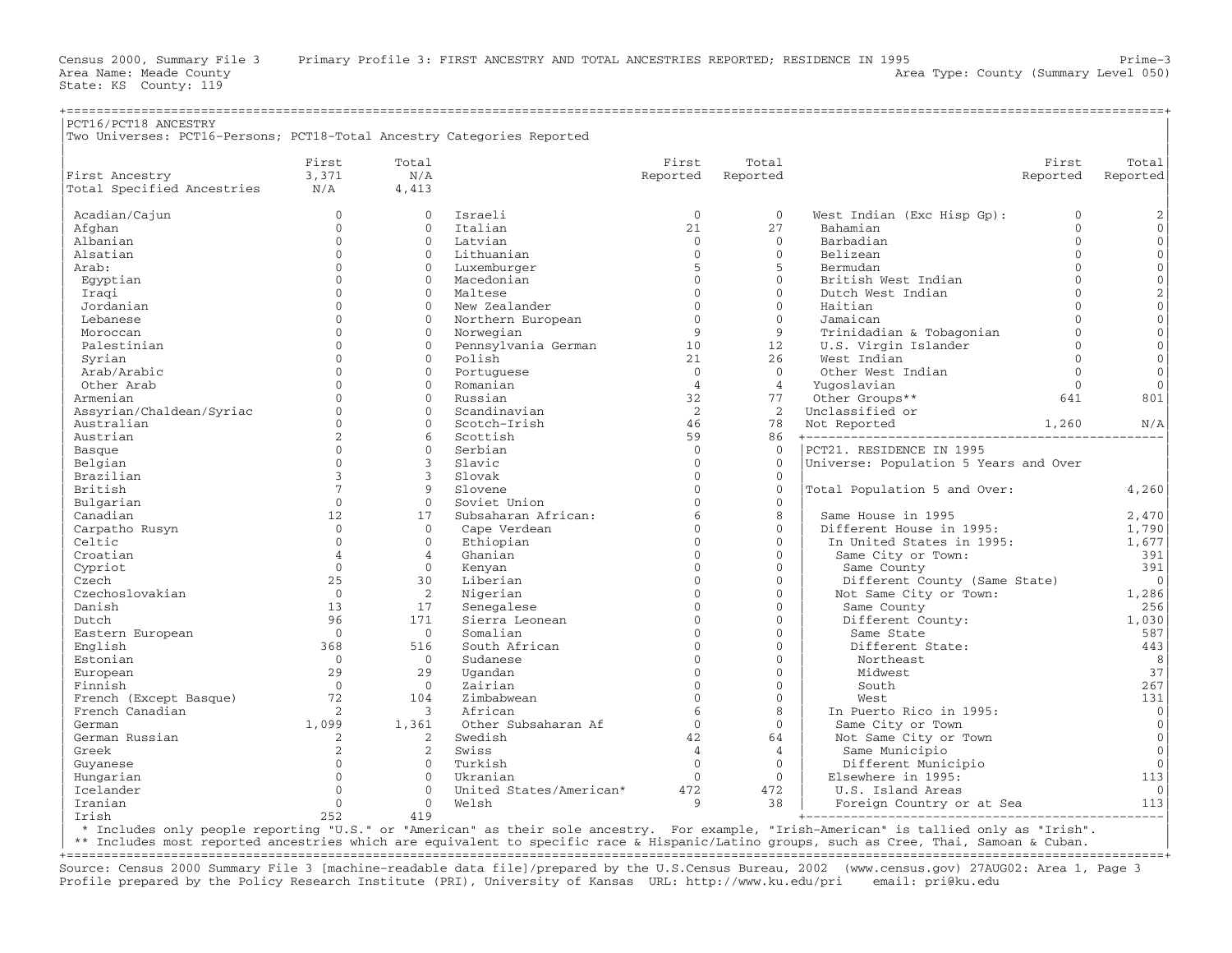Census 2000, Summary File 3 Primary Profile 4: SCHOOL ENROLLMENT AND EDUCATIONAL ATTAINMENT BY RACE & HISP./LATINO Prime−4 Area Name: Meade County Area Type: County (Summary Level 050) Stat

|P147A−I. SCHOOL ENROLLMENT BY LEVEL AND SCHOOL TYPE BY RACE (\*) AND HISPANIC OR LATINO (\*\*) |

|  |  | Area Type: County (Summary Level 05) |  | Area Name: Meade County<br>State: KS County: 119 |  |
|--|--|--------------------------------------|--|--------------------------------------------------|--|
|  |  |                                      |  |                                                  |  |

| Universe: Population 3 Years and Over  |                 |              |                                                                                |                |              |                 |                    |                |                 |
|----------------------------------------|-----------------|--------------|--------------------------------------------------------------------------------|----------------|--------------|-----------------|--------------------|----------------|-----------------|
|                                        |                 |              |                                                                                |                | Native       |                 |                    |                |                 |
|                                        |                 |              | Black Amer Indian                                                              |                | Hawaiian     | Other           | Two or *           |                | White Alone     |
|                                        | White           | /Af Amer     | /Alaska Nat                                                                    | Asian          | /Pac Isl     | Race            | More *             | Hispanic       | not Hisp.       |
|                                        | Alone           | Alone        | Alone                                                                          | Alone          | Alone        | Alone           | Races *            | or Latino      | or Latino       |
|                                        |                 |              |                                                                                |                |              |                 | $\star$            |                |                 |
| Total Population 3 and Over:           | 4,041           | 13           | 30                                                                             | 11             | $\Omega$     | 234             | $102 *$<br>$\star$ | 454            | 3,843           |
| In Nursery School/Preschool:           | 95              | $\Omega$     | $\mathbf{0}$                                                                   | $\mathbf{0}$   | $\mathbf{0}$ | 2               | $2 *$              | $\overline{4}$ | 93              |
| Public School                          | 62              | $\Omega$     | $\Omega$                                                                       | $\Omega$       | $\Omega$     | $\Omega$        | $2 *$              | 2              | 60              |
| Private School                         | 33              | $\Omega$     | $\mathbf{0}$                                                                   | $\Omega$       | $\Omega$     | 2               | $0 *$              | 2              | 33              |
| Enrolled in Kindergarten:              | 52              | $\Omega$     | $\Omega$                                                                       | $\Omega$       | $\Omega$     | 11              | $7 *$              | 2.0            | 46              |
| Public School                          | 52              | $\Omega$     | $\Omega$                                                                       | $\Omega$       | $\Omega$     | 11              | $5 *$              | 20             | 46              |
| Private School                         | $\Omega$        | $\Omega$     | $\mathbf{0}$                                                                   | $\Omega$       | $\Omega$     | $\Omega$        | $2 *$              | $\Omega$       | $\overline{0}$  |
| Enrolled in Grade $1$ - Grade 8:       | 553             | $\Omega$     | $\overline{2}$                                                                 | $\Omega$       | $\Omega$     | 52              | $25 *$             | 103            | 502             |
| Public School                          | 505             | $\Omega$     | $\overline{c}$                                                                 | $\Omega$       | $\Omega$     | 49              | $17 *$             | 98             | 459             |
| Private School                         | 48              | $\Omega$     | $\mathbf{0}$                                                                   | $\mathbf{0}$   | $\Omega$     | $\mathbf{3}$    | $8 *$              | -5             | 43              |
| Enrolled in Grade $9 -$ Grade12:       | 277             | $\Omega$     | $\mathbf{0}$                                                                   | $\overline{c}$ | $\Omega$     | 26              | $20 *$             | 53             | 256             |
| Public School                          | 266             | $\Omega$     | $\mathbf{0}$                                                                   | $\overline{c}$ | $\Omega$     | 26              | $17 *$             | 53             | 245             |
| Private School                         | 11              | $\Omega$     | $\Omega$                                                                       | $\Omega$       | $\Omega$     | $\Omega$        | $3 *$              | $\Omega$       | 11              |
| Enrolled in College:                   | 139             | $\mathbf{1}$ | $\mathbf{0}$                                                                   | $\Omega$       | $\mathbf{0}$ | $\mathbf{0}$    | $6*$               | $\overline{4}$ | 136             |
| Public School                          | 132             | $\mathbf{1}$ | $\Omega$                                                                       | $\Omega$       | $\Omega$     | $\Omega$        | $3 *$              | $\overline{4}$ | 129             |
| Private School                         | $7\phantom{.0}$ | $\mathbf{0}$ | $\mathbf 0$                                                                    | $\mathbf{0}$   | $\mathbf{0}$ | $\mathbf 0$     | $3 *$              | $\mathbf 0$    | $7\phantom{.0}$ |
| Not Enrolled in School                 | 2,925           | 12           | 28                                                                             | 9              | $\Omega$     | 143             | $42 *$             | 270            | 2,810           |
|                                        |                 |              |                                                                                |                |              |                 |                    |                |                 |
|                                        |                 |              | P148A-I. EDUCATIONAL ATTAINMENT BY SEX BY RACE (*) AND HISPANIC OR LATINO (**) |                |              |                 |                    |                |                 |
| Universe: Population 25 Years and Over |                 |              |                                                                                |                | Native       |                 |                    |                |                 |
|                                        |                 |              | Black Amer Indian                                                              |                | Hawaiian     | Other           | Two or *           |                | White Alone     |
|                                        | White           | /Af Amer     | /Alaska Nat                                                                    | Asian          | /Pac Isl     | Race            | More *             | Hispanic       | not Hisp.       |
|                                        | Alone           | Alone        | Alone                                                                          | Alone          | Alone        | Alone           | Races *<br>$\star$ | or Latino      | or Latino       |
| Total Population 25 and Over:          | 2,760           | 10           | 20                                                                             | 9              | $\Omega$     | 112             | $35 *$             | 206            | 2,668           |
| Male:                                  |                 | 10           | 5                                                                              | 3              | $\mathbf{0}$ | 59              | $\star$<br>$14 *$  | 108            |                 |
|                                        | 1,342<br>137    | $\Omega$     |                                                                                | 3              | $\Omega$     | 26              | $2 *$              | 48             | 1,295<br>117    |
| Less than 9th Grade                    |                 | $\Omega$     | 2                                                                              | $\Omega$       | $\Omega$     |                 |                    |                |                 |
| 9th-12th Grade, No Diploma             | 96              |              | $\mathbf{0}$                                                                   |                |              | 11              | $0 *$              | 24             | 81              |
| High School Graduate/GED               | 402             | 7            | $\Omega$                                                                       | $\Omega$       | $\Omega$     | 11              | $2 *$              | 14             | 399             |
| Some College, No Degree                | 354             | $\mathbf{0}$ | 3                                                                              | $\mathbf{0}$   | $\Omega$     | 5               | $3 *$              | 11             | 348             |
| Associate Degree                       | 64              | 3            | $\mathbf{0}$                                                                   | $\Omega$       | $\mathbf{0}$ | $\mathbf{0}$    | $2 *$              | $\overline{0}$ | 64              |
| Bachelor's Degree                      | 192             | $\Omega$     | $\Omega$                                                                       | $\Omega$       | $\Omega$     | 6               | $2 *$              | 8              | 192             |
| Graduate/Professional Degree           | 97              | $\Omega$     | $\mathbf{0}$                                                                   | $\Omega$       | $\mathbf{0}$ | $\mathbf{0}$    | $3 *$<br>$\star$   | 3              | 94              |
| Female:                                | 1,418           | $\mathbf{0}$ | 15                                                                             | 6              | $\mathbf{0}$ | 53              | $21 *$             | 98             | 1,373           |
| Less than 9th Grade                    | 128             | $\mathbf{0}$ | 2                                                                              | $\overline{c}$ | $\mathbf{0}$ | 22              | $0 *$              | 46             | 106             |
| 9th-12th Grade, No Diploma             | 137             | $\mathbf{0}$ | $\mathbf 0$                                                                    | 3              | $\Omega$     | $7\phantom{.0}$ | $2 *$              | 18             | 126             |
| High School Graduate/GED               | 389             | $\Omega$     | $\overline{4}$                                                                 | $\Omega$       | $\Omega$     | 21              | $4 *$              | 2.4            | 384             |
| Some College, No Degree                | 399             | $\Omega$     | 5                                                                              | $\Omega$       | $\Omega$     | 2               | $8 *$              | 8              | 393             |
| Associate Degree                       | 97              | $\Omega$     | $\mathbf{0}$                                                                   | $\Omega$       | $\Omega$     | $\mathbf{1}$    | $2 *$              | 2              | 96              |
| Bachelor's Degree                      | 190             | $\Omega$     | $\mathbf{0}$                                                                   | $\mathbf{1}$   | $\mathbf{0}$ | $\Omega$        | $5 *$              | $\Omega$       | 190             |
| Graduate/Professional Degree           | 78              | $\mathbf{0}$ | $\overline{4}$                                                                 | $\mathbf{0}$   | $\Omega$     | $\Omega$        | $0 *$              | $\mathbf{0}$   | 78              |

| \* For Census 2000, persons could report more than one race, but the seven racial categories shown are mutually exclusive and include everyone. |

\*\* Hispanic or Latino is NOT considered a race. People who reported themselves as Hispanic are also counted in the seven racial categories. +===================================================================================================================================================+

Source: Census 2000 Summary File 3 [machine−readable data file]/prepared by the U.S.Census Bureau, 2002 (www.census.gov) 27AUG02: Area 1, Page 4 Profile prepared by the Policy Research Institute (PRI), University of Kansas URL: http://www.ku.edu/pri email: pri@ku.edu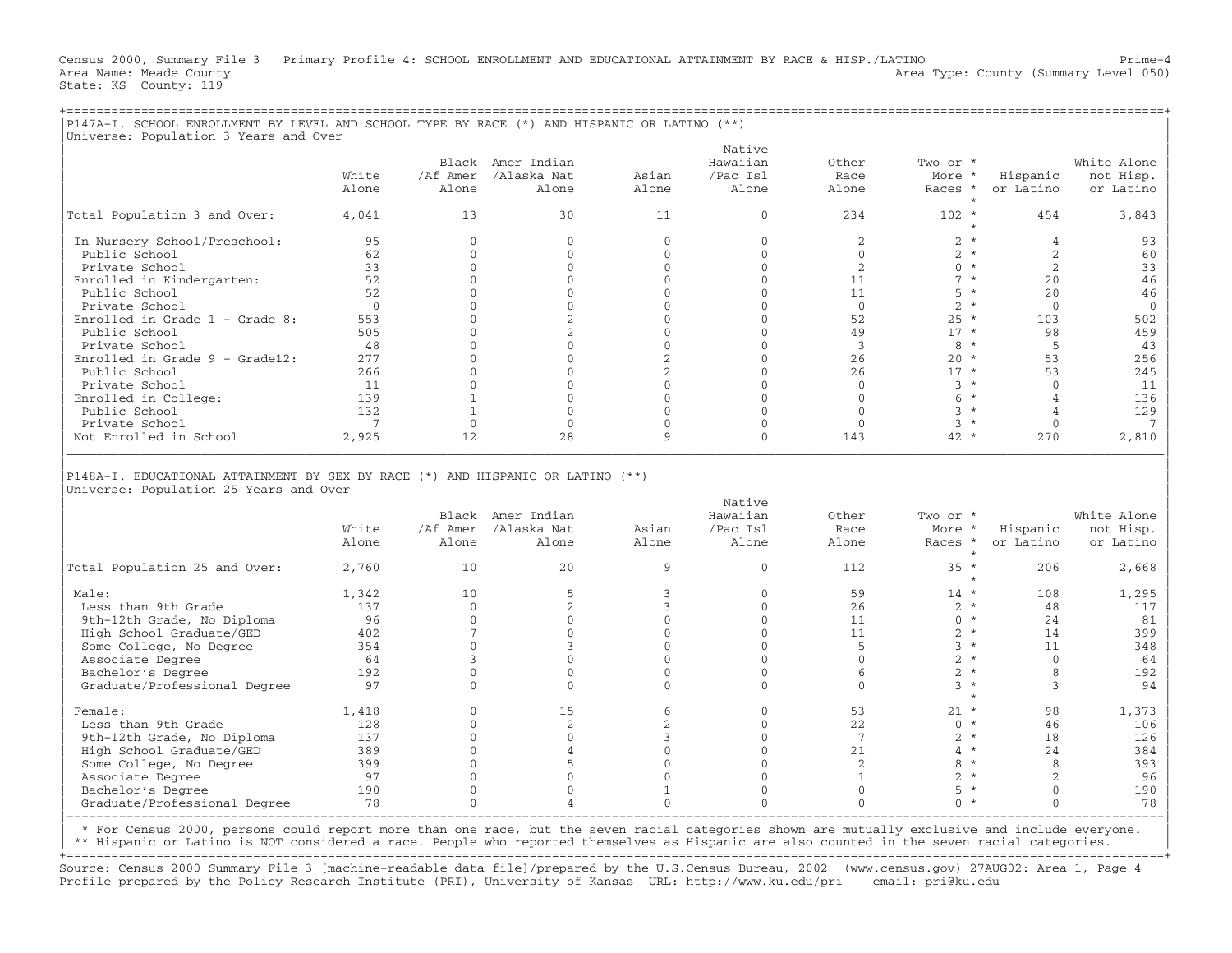Census 2000, Summary File 3 Primary Profile 5: SCHOOL ENROLLMENT; EDUC. ATTAINMENT; EMPLOYMENT, FAMILY TYPE & CHILDREN Prime−5 Area Name: Meade County **Area County** Level 050) Area Type: County (Summary Level 050) State: KS County: 119

| Universe: Population 3 Years and Over       |                |                      | P36. SCHOOL ENROLLMENT BY LEVEL AND SCHOOL TYPE   P37. EDUCATIONAL ATTAINMENT BY SEX<br>Universe: Population 25 Years and Over |                |                | P44. FAMILY TYPE BY EMPLOYMENT<br><b>STATUS</b> |                          |                |
|---------------------------------------------|----------------|----------------------|--------------------------------------------------------------------------------------------------------------------------------|----------------|----------------|-------------------------------------------------|--------------------------|----------------|
|                                             |                |                      |                                                                                                                                |                |                |                                                 | Universe: Families       |                |
|                                             | Male           | Female               |                                                                                                                                | Total          | Male           | Female                                          |                          |                |
|                                             |                |                      |                                                                                                                                |                |                |                                                 | Total Families:          | 1,264          |
| Total Pop. 3 and Over:                      | 2,178          |                      | $2,253$ Total Pop. 25 and Over:                                                                                                | 2,946          | 1,433          | 1,513                                           |                          |                |
|                                             |                |                      |                                                                                                                                |                |                |                                                 | Married Couple Families: | 1,133          |
| In Nursery/Preschool:                       | 51             | 48                   | No School Completed                                                                                                            | 36             | 25             | 11                                              | Husband in Labor Force:  | 901            |
| Public School                               | 29             | 35                   | Nursery to 4th Grade                                                                                                           | 33             | 16             | 17                                              | Husband Employed or      |                |
| Private School                              | 22             | 13                   | 5th and 6th Grade                                                                                                              | 47             | 2.5            | 2.2                                             | in Armed Forces:         | 893            |
| In Kindergarten:                            | 23             | 47                   | 7th and 8th Grade                                                                                                              | 208            | 104            | 104                                             | Wife in Labor Force:     | 601            |
| Public School                               | 23             | 45                   | 9th Grade                                                                                                                      | 69             | 25             | 44                                              | Wife Employed or in      |                |
| Private School                              | $\bigcap$      | 2                    | 10th Grade                                                                                                                     | 44             | 10             | 34                                              | Armed Forces             | 597            |
| In Grade $1$ - Grade $4$ :                  | 193            | 157                  | 11th Grade                                                                                                                     | 72             | 39             | 33                                              | Wife Unemployed          | $\overline{4}$ |
| Public School                               | 168            | 144                  | 12th Grade, No Diploma                                                                                                         | 71             | 33             | 38                                              | Wife Not in Labor        |                |
| Private School                              | 25             | 13                   | High School Graduate                                                                                                           |                |                |                                                 | Force                    | 292            |
| In Grade $5$ - Grade 8:                     | 141            | 141                  | (Includes Equivalency)                                                                                                         | 840            | 422            | 418                                             |                          |                |
| Public School                               | 124            | 137                  | Some College: $<$ 1 year                                                                                                       | 312            | 134            | 178                                             | Husband Unemployed:      | 8              |
| Private School                              | 17             | $\overline{4}$       | Some College: 1 Year                                                                                                           |                |                |                                                 | Wife in Labor Force:     | 8              |
| In Grade $9$ - Grade 12:                    | 170            | 155                  | or More, No Degree                                                                                                             | 467            | 231            | 236                                             | Wife Employed or in      |                |
| Public School                               | 162            | 149                  | Associate Degree                                                                                                               | 169            | 69             | 100                                             | Armed Forces             | 8              |
| Private School                              | 8 <sup>8</sup> | 6                    | Bachelor's Degree                                                                                                              | 396            | 200            | 196                                             | Wife Unemployed          | $\mathbf{0}$   |
| College: Undergraduate:                     | 46             | 70                   | Masters Degree                                                                                                                 | 139            | 67             | 72                                              | Wife Not in Labor        |                |
| Public School                               | 45             | 61                   | Professional Degree                                                                                                            | 34             | 26             | 8                                               | Force                    | $\Omega$       |
| Private School                              | $\overline{1}$ | 9                    | Doctorate Degree                                                                                                               | $\overline{q}$ | $\overline{7}$ | $\overline{a}$                                  |                          |                |
| Graduate/Professional:                      | 12             | 18                   |                                                                                                                                |                |                |                                                 | Husband Not in           |                |
| Public School                               | 12             | 18                   |                                                                                                                                |                |                |                                                 | Labor Force:             | 232            |
| Private School                              | $\bigcap$      | $\Omega$             | P45. EMPLOYMENT STATUS OF WOMEN BY PRESENCE OF OWN CHILDREN                                                                    |                |                |                                                 | Wife in Labor Force:     | 60             |
| Not Enrolled in School                      | 1,542          | 1,617                | UNDER 18 YEARS BY AGE OF OWN CHILDREN                                                                                          |                |                |                                                 | Wife Employed or in      |                |
|                                             |                |                      | Universe: Females 16 Years and Over                                                                                            |                |                |                                                 | Armed Forces             | 60             |
| P38. EMPLOYMENT STATUS BY SCHOOL ENROLLMENT |                |                      |                                                                                                                                |                |                |                                                 | Wife Unemployed          | $\Omega$       |
| Universe: Population 16 To 19 Years         |                |                      | Total Females 16 and Over:                                                                                                     |                |                | 1,737                                           | Wife Not in Labor        |                |
|                                             |                |                      |                                                                                                                                |                |                |                                                 | Force                    | 172            |
| Total Population 16 to 19:                  |                | 270                  | With Own Children Under 18 Years:                                                                                              |                |                | 623                                             |                          |                |
|                                             |                |                      | Under 6 Years Only:                                                                                                            |                |                | 165                                             | Other Families:          | 131            |
| In Armed Forces:                            |                | $\Omega$             | In Labor Force:                                                                                                                |                |                | 85                                              | Male Householder,        |                |
| Enrolled in School:                         |                | $\Omega$             | Employed or in Armed Forces                                                                                                    |                |                | 81                                              | no Wife Present:         | 42             |
| High School Graduate                        |                | $\Omega$             | Unemployed                                                                                                                     |                |                | $\overline{4}$                                  | In Labor Force:          | 32             |
| Not High School Graduate                    |                | $\Omega$<br>$\Omega$ | Not in Labor Force                                                                                                             |                |                | 80                                              | Employed or in           |                |
| Not Enrolled in School:                     |                | $\Omega$             | Under 6 and 6 to 17 Years:                                                                                                     |                |                | 130                                             | Armed Forces             | 32<br>$\Omega$ |
| High School Graduate                        |                | $\Omega$             | In Labor Force:                                                                                                                |                |                | 59<br>57                                        | Unemployed               | 10             |
| Not High School Graduate<br>Civilian:       |                | 270                  | Employed or in Armed Forces                                                                                                    |                |                | 2                                               | Not in Labor Force       |                |
| Enrolled in School:                         |                | 236                  | Unemployed<br>Not in Labor Force                                                                                               |                |                | 71                                              | Female Householder,      |                |
| Employed                                    |                | 90                   | 6 to 17 Years Only:                                                                                                            |                |                | 328                                             | no Husband Present:      | 89             |
| Unemployed                                  |                | 16                   | In Labor Force:                                                                                                                |                |                | 267                                             | In Labor Force:          | 48             |
| Not in Labor Force                          |                | 130                  | Employed or in Armed Forces                                                                                                    |                |                | 262                                             | Employed or in           |                |
| Not Enrolled in School:                     |                | 34                   | Unemployed                                                                                                                     |                |                | - 5                                             | Armed Forces             | 44             |
| High School Graduate:                       |                | 21                   | Not in Labor Force                                                                                                             |                |                | 61                                              | Unemployed               | $\overline{4}$ |
| Employed                                    |                | 11                   |                                                                                                                                |                |                |                                                 | Not in Labor Force       | 41             |
| Unemployed                                  |                | $\bigcirc$           | No Own Children Under 18 Years:                                                                                                |                |                | 1,114                                           |                          |                |
| Not in Labor Force                          |                | 10                   | In Labor Force:                                                                                                                |                |                | 488                                             |                          |                |
| Not High School Graduate:                   |                | 13                   | Employed or in Armed Forces                                                                                                    |                |                | 478                                             |                          |                |
| Employed                                    |                | $7\overline{ }$      | Unemployed                                                                                                                     |                |                | 10                                              |                          |                |
| Unemployed                                  |                | $\overline{4}$       | Not in Labor Force                                                                                                             |                |                | 626                                             |                          |                |
| Not in Labor Force                          |                | 2                    |                                                                                                                                |                |                |                                                 |                          |                |
|                                             |                |                      |                                                                                                                                |                |                |                                                 |                          |                |

Source: Census 2000 Summary File 3 [machine−readable data file]/prepared by the U.S.Census Bureau, 2002 (www.census.gov) 27AUG02: Area 1, Page 5 Profile prepared by the Policy Research Institute (PRI), University of Kansas URL: http://www.ku.edu/pri email: pri@ku.edu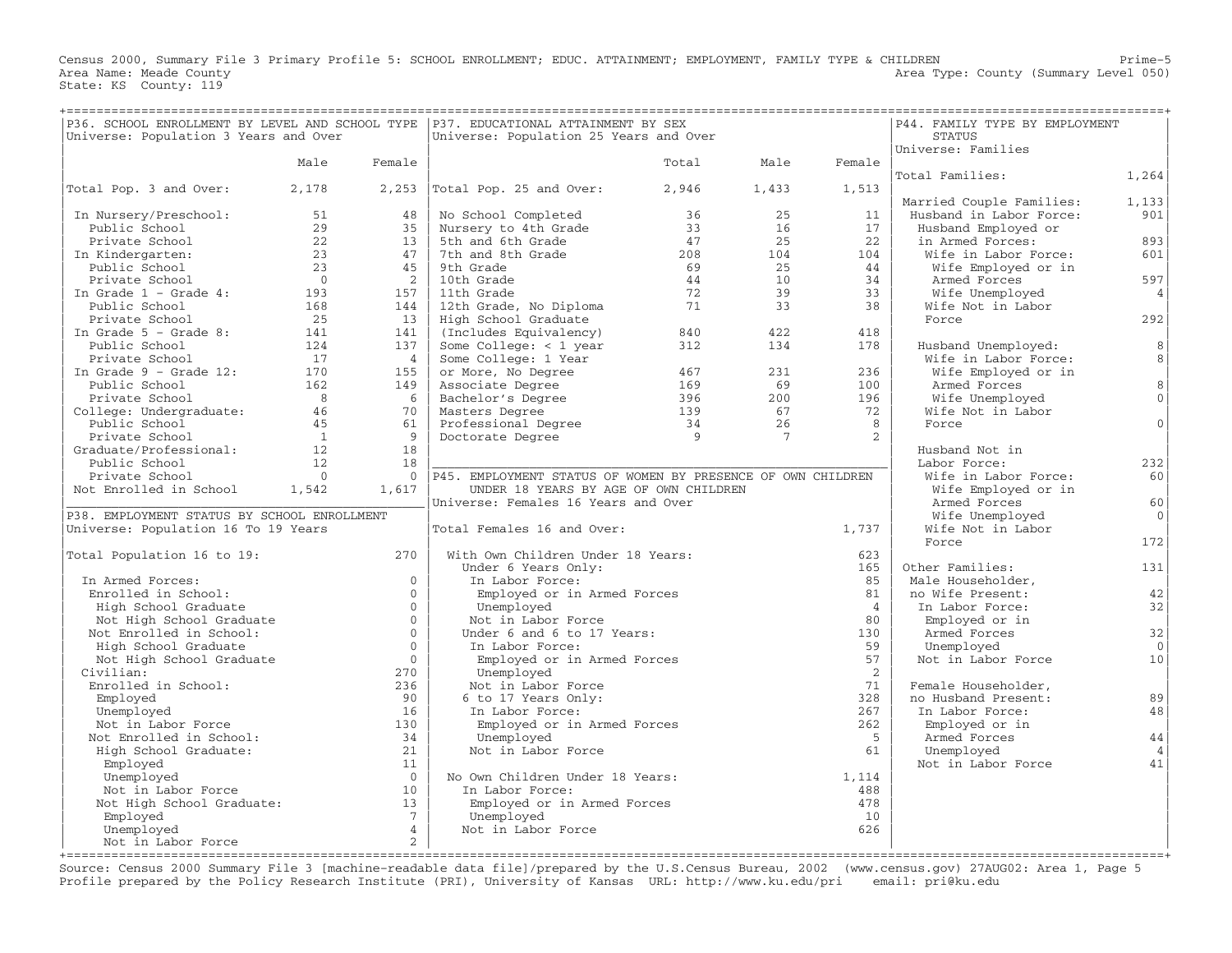Census 2000, Summary File 3 Primary Profile 6: LABOR FORCE STATUS; WORK & FAMILY; HOURS/WEEKS WORKED; DISABILITY STATUS Prime−6 Area Name: Meade County **Area Type: County Area Type: County (Summary Level 050)** State: KS County: 119

| P43/P150A-I. EMPLOYMENT STATUS BY SEX BY RACE AND HISPANIC OR LATINO ORIGIN |                                        |                                      |                             |                       |                    |                           |                 |                                                                       |                                 |                |
|-----------------------------------------------------------------------------|----------------------------------------|--------------------------------------|-----------------------------|-----------------------|--------------------|---------------------------|-----------------|-----------------------------------------------------------------------|---------------------------------|----------------|
|                                                                             | Universe: Population 16 Years and Over |                                      |                             |                       |                    | Native                    |                 |                                                                       |                                 |                |
|                                                                             |                                        |                                      | Black Amer Indian           |                       |                    | Hawaiian                  | Other           | Two or *                                                              |                                 | White Alone    |
|                                                                             | A11                                    | White                                | /Af Amer /Alaska Nat        |                       | Asian              | /Pac Isl                  | Race            | More *                                                                | Hispanic                        | not Hisp.      |
|                                                                             | Races                                  | Alone                                | Alone                       | Alone                 | Alone              | Alone                     | Alone           | Races *                                                               | or Latino                       | or Latino      |
| Total 16 and Over:                                                          | 3,420                                  | 3,168                                | 11                          | 26                    | 9                  | $\mathbf{0}$              |                 | $55 *$<br>151                                                         | 281                             | 3,047          |
| Male:                                                                       | 1,683                                  | 1,551                                | 10                          | 8                     | $\mathbf{3}$       | $\Omega$                  |                 | $26 *$<br>85                                                          | 159                             | 1,483          |
| In Labor Force:                                                             | 1,202                                  | 1,114                                | $\overline{3}$              | 2                     | 3                  | $\mathbf{0}$              |                 | 66<br>$14 *$                                                          | 108                             | 1,074          |
| In Armed Forces                                                             | 5                                      | 2                                    | $\overline{3}$              | $\Omega$              | $\mathbf{0}$       | $\Omega$                  |                 | $\Omega$<br>$0 *$                                                     | $\Omega$                        | 2              |
| Civilian:                                                                   | 1,197                                  | 1,112                                | $\Omega$                    | $\overline{2}$        | 3                  | $\Omega$                  |                 | 66<br>$14 *$                                                          | 108                             | 1,072          |
| Employed                                                                    | 1,157                                  | 1,075                                | $\mathbf{0}$                | $\overline{2}$        | $\overline{3}$     | $\Omega$                  |                 | 63<br>$14 *$                                                          | 105                             | 1,035          |
| Unemployed                                                                  | 40                                     | 37                                   | $\mathbf{0}$                | $\mathbf{0}$          | $\mathbf{0}$       | $\mathbf{0}$              |                 | $0 *$<br>$\overline{3}$                                               | $\overline{3}$                  | 37             |
| Not in Labor Force                                                          | 481                                    | 437                                  | 7                           | $6\overline{6}$       | $\Omega$           | $\Omega$                  |                 | 19<br>$12 *$                                                          | 51                              | 409            |
|                                                                             |                                        |                                      |                             |                       |                    |                           |                 | $\star$                                                               |                                 |                |
| Female:                                                                     | 1,737                                  | 1,617                                | $\mathbf{1}$                | 18                    | 6                  | $\Omega$                  |                 | $29 *$<br>66                                                          | 122                             | 1,564          |
| In Labor Force:                                                             | 899                                    | 815                                  | $\mathbf{1}$                | 11                    | $\mathbf{1}$       | $\mathbf{0}$              |                 | 53<br>$18 *$                                                          | 71                              | 798            |
| In Armed Forces                                                             | $\Omega$                               | $\Omega$                             | $\Omega$                    | $\Omega$              | $\Omega$           | $\Omega$                  |                 | $\overline{0}$<br>$0 *$                                               | $\Omega$                        | $\mathbf{0}$   |
| Civilian:                                                                   | 899                                    | 815                                  | $\mathbf{1}$                | 11                    | $\mathbf{1}$       | $\mathbf{0}$              |                 | 53<br>$18 *$                                                          | 71                              | 798            |
| Employed                                                                    | 878                                    | 796                                  | $\mathbf{1}$                | 11                    | $\mathbf{1}$       | $\Omega$                  |                 | 51<br>$18 *$                                                          | 69                              | 779            |
| Unemployed                                                                  | 21                                     | 19                                   | $\Omega$                    | $\mathbf{0}$          | $\Omega$           | $\Omega$                  |                 | 2<br>$\Omega$<br>$\star$                                              | 2                               | 19             |
| Not in Labor Force                                                          | 838                                    | 802                                  | $\Omega$                    | $\overline{7}$        | 5                  | $\Omega$                  |                 | 13<br>$11 *$                                                          | 51                              | 766            |
|                                                                             |                                        |                                      |                             |                       |                    |                           |                 |                                                                       |                                 |                |
| P46. LIVING ARRANGEMENTS OF OWN CHILDREN UNDER 18 YEARS IN FAMILIES AND     |                                        |                                      |                             |                       |                    |                           |                 | P48. FAMILY TYPE BY NUMBER OF P47. WORK STATUS IN 1999 BY USUAL HOURS |                                 |                |
| SUBFAMILIES BY EMPLOYMENT STATUS OF PARENTS                                 |                                        |                                      |                             |                       |                    | WORKERS IN FAMILY IN 1999 |                 |                                                                       | WORKED PER WEEK BY WEEKS WORKED |                |
| Universe: Own Children Under 18 Years in Families and Subfamilies           |                                        |                                      |                             |                       | Universe: Families |                           |                 | Universe: Population 16 Years and Over                                |                                 |                |
|                                                                             |                                        |                                      |                             |                       |                    |                           |                 |                                                                       |                                 |                |
|                                                                             |                                        |                                      | Under 6                     | 6 to 17               |                    |                           |                 |                                                                       | Male                            | Female         |
|                                                                             |                                        |                                      |                             |                       | Total Families:    |                           | 1,264           |                                                                       |                                 |                |
| Total Children in Universe:                                                 |                                        |                                      | 445                         | 890                   | Married Cpl Fam:   |                           | 1,133           | Total Pop. 16+:                                                       | 1,683                           | 1,737          |
| Living with Two Parents:                                                    |                                        |                                      | 388                         | 806                   | No Workers         |                           | 145             | Worked in 1999:                                                       | 1,337                           | 1,000          |
| Both Parents in Labor Force                                                 |                                        |                                      | 173                         | 537                   | 1 Worker           |                           | 249             | 35+ Hours/Week                                                        | 1,176                           | 696            |
| Father Only in Labor Force                                                  |                                        |                                      | 198                         | 207                   | 2 Workers:         |                           | 598             | 50-52 Weeks                                                           | 900                             | 473            |
| Mother Only in Labor Force                                                  |                                        |                                      | $\overline{\mathbf{3}}$     | 44                    | Husband and        |                           |                 | 48-49 Weeks                                                           | 34                              | 18             |
| Neither Parent in Labor Force                                               |                                        |                                      | 14                          | 18                    | Wife Worked        |                           | 582             | 40-47 Weeks                                                           | 71                              | 82             |
| Living with One Parent:                                                     |                                        |                                      | 57                          | 84                    | Other              |                           | 16              | $27-39$ Weeks                                                         | 58                              | 47             |
| Living with Father:                                                         |                                        |                                      | 19                          | 23                    | 3+ Workers:        |                           | 141             | 14-26 Weeks                                                           | 55                              | 46             |
| In Labor Force                                                              |                                        |                                      | 18                          | 21                    | Husband and        |                           |                 | $1-13$ Weeks                                                          | 58                              | 30             |
| Not in Labor Force                                                          |                                        |                                      | 1                           | 2                     | Wife Worked        |                           | 138             |                                                                       |                                 |                |
| Living with Mother:                                                         |                                        |                                      | 38                          | 61                    | Other              |                           | 3               | 15-34 Hours/Wk                                                        | 121                             | 191            |
| In Labor Force                                                              |                                        |                                      | 29                          | 38                    |                    |                           |                 | $50-52$ Weeks                                                         | 57                              | 73             |
| Not in Labor Force                                                          |                                        |                                      | 9                           | 2.3                   | Other Families:    |                           | 131             | 48-49 Weeks                                                           | $\overline{3}$                  | 10             |
|                                                                             |                                        |                                      |                             |                       | Male Householder,  |                           |                 | $40 - 47$ Weeks                                                       | 11                              | 21             |
| P41. TYPES OF DISABILITY                                                    |                                        | P42. DISABILITY STATUS BY AGE        |                             |                       | no Wife:           |                           | 42              | $27-39$ Weeks                                                         | 12                              | 16             |
| Universe: Total Disabilities Tallied                                        |                                        | Univ.: Civilian Noninstitutionalized |                             |                       | No Workers         |                           | 2               | $14-26$ Weeks                                                         | 16                              | 33             |
| for the Civilian Noninstitutionalized                                       |                                        |                                      | Population 5 Years and Over |                       | 1 Worker           |                           | 24              | $1-13$ Weeks                                                          | 22                              | 38             |
| Population 5 Years+ with Disabilities                                       |                                        |                                      |                             |                       | 2 Workers          |                           | 14              |                                                                       |                                 |                |
|                                                                             |                                        |                                      | With a                      | No                    | 3+ Workers         |                           | 2               | $1-14$ Hours/Wk                                                       | 40                              | 113            |
| Total Disabilities Tallied:                                                 | 1,132                                  |                                      |                             | Disability Disability |                    | Female Householder,       |                 | 50-52 Weeks                                                           | 19                              | 46             |
| Sensory Disability                                                          | 167                                    |                                      |                             |                       | no Husband:        |                           | 89              | 48-49 Weeks                                                           | $\Omega$                        | 5              |
| Physical Disability                                                         | 303                                    | Total:                               | 667                         | 3,474                 | No Workers         |                           | 15              | $40-47$ Weeks                                                         | 2                               | 19             |
| Mental Disability                                                           | 150                                    | 5-15 Years                           | 38                          | 802                   | 1 Worker           |                           | 52              | $27-39$ Weeks                                                         | $\overline{2}$                  | 12             |
| Self-care Disability                                                        | 74                                     | 16-20 Years                          | 35                          | 280                   | 2 Workers          |                           | 15              | $14-26$ Weeks                                                         | 12                              | $\overline{4}$ |
| Go-outside-home Disability                                                  | 237                                    | $21-64$ Years                        | 340                         | 1,898                 | 3+ Workers         |                           | $7\phantom{.0}$ | $1-13$ Weeks                                                          | 5                               | 27             |
| Employment Disability                                                       | 201                                    | 65-74 Years                          | 93                          | 308                   |                    |                           |                 | Did not work                                                          |                                 |                |
|                                                                             |                                        | 75+ Years                            | 161                         | 186                   |                    |                           |                 | in 1999                                                               | 346                             | 737            |
|                                                                             |                                        |                                      |                             |                       |                    |                           |                 |                                                                       |                                 | ====+          |

Source: Census 2000 Summary File 3 [machine−readable data file]/prepared by the U.S.Census Bureau, 2002 (www.census.gov) 27AUG02: Area 1, Page 6 Profile prepared by the Policy Research Institute (PRI), University of Kansas URL: http://www.ku.edu/pri email: pri@ku.edu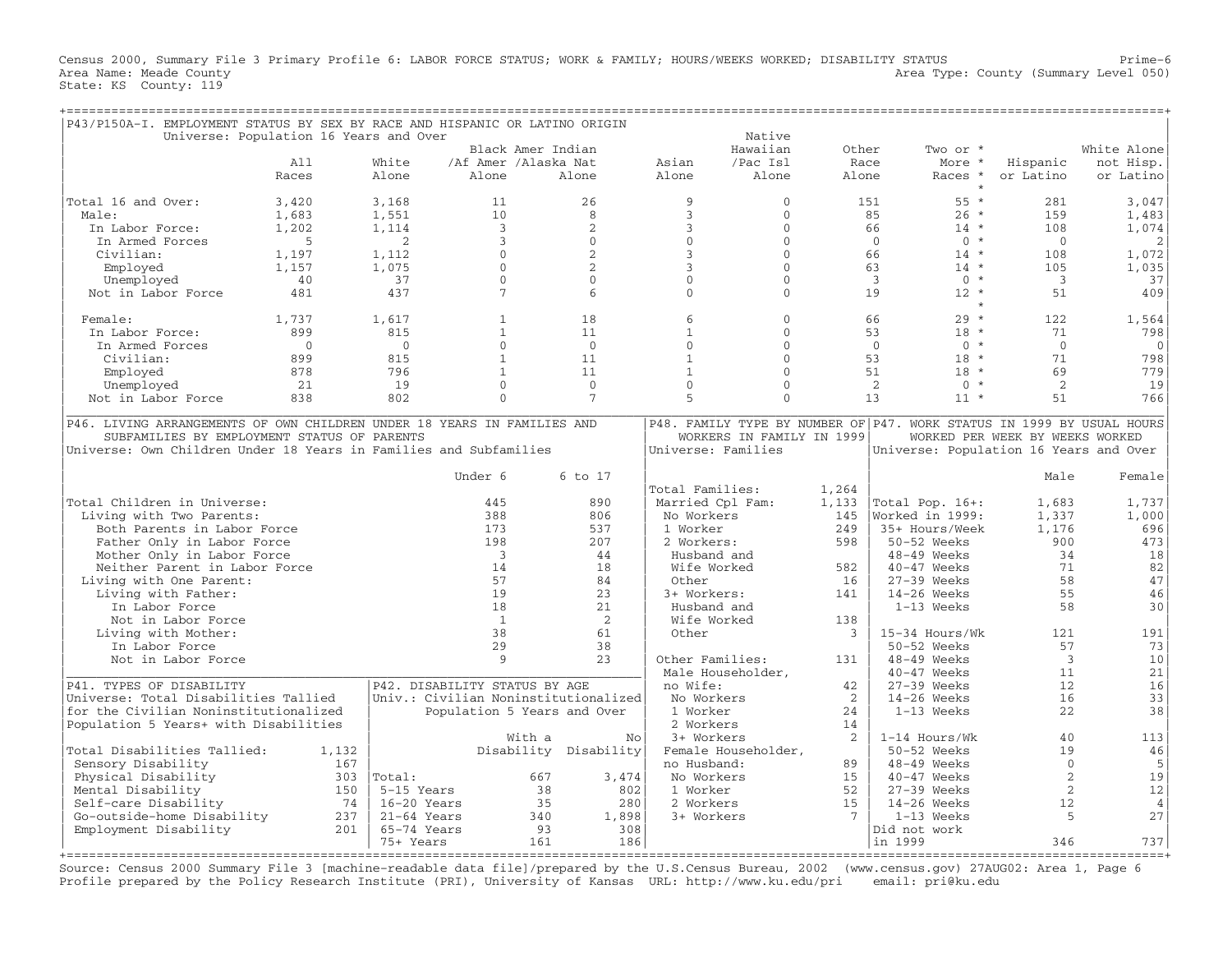| P50. OCCUPATION                                   |                 |                                                                       |                 | P51. CLASS OF WORKER BY INDUSTRY       |                           |
|---------------------------------------------------|-----------------|-----------------------------------------------------------------------|-----------------|----------------------------------------|---------------------------|
| Universe: Employed Civilians 16 and Over          |                 |                                                                       |                 | Universe: Employed Civilians 16 & Over |                           |
|                                                   |                 |                                                                       |                 |                                        |                           |
| Total Employed Civilians 16 and Over:             | 2,035           |                                                                       |                 | Total Empl. Civilians 16+:             | 2,035                     |
| Management, Profess. & Related Occupations:       |                 | 716 Transportation & Material Moving:                                 |                 | 156 All Industries except              |                           |
| Management, Business, Financial Operations:       |                 | 400 Supervisors, Transportation & Material                            |                 | Agriculture, Forestry,                 |                           |
| Management (except Farmers/Farm Managers)         |                 | 131 Moving Workers                                                    |                 | 13   Fishing, Hunting, Mining:         | 1,592                     |
| Farmers and Farm Managers                         |                 | 226 Aircraft & Traffic Control                                        | 2 <sup>1</sup>  | Private For-profit Wage                |                           |
| Business & Financial Operations:                  |                 | 43 Motor Vehicle Operators                                            | 91              | & Salary workers:                      | 896                       |
| Business Operations Specialists                   |                 | 11 Rail, Water & Other Transportation                                 | $\frac{3}{ }$   | Employee of Private                    |                           |
| Financial Specialists                             |                 |                                                                       | 47              | Company                                | 850                       |
|                                                   |                 |                                                                       |                 | Self-employed in Own                   |                           |
| Professional & Related Occupations:               |                 | 316 P49. INDUSTRY                                                     |                 | Incorporated Business                  | 46                        |
| Computer & Mathematical Occupations               |                 | 3 Universe: Employed Civilians 16 and Over                            |                 | Private Not-for-profit                 |                           |
| Architecture & Engineering Occupations:           | $\overline{2}$  |                                                                       |                 | Wage & Salary workers                  | 172                       |
| Architects, Surveyors, Cartographers,             |                 | Total Empl. Civilians 16 and Over:                                    | 2,035           | Local Government Workers               | 209                       |
| & Engineers                                       | 2 <sup>1</sup>  | Agriculture, Forestry, Fishing,                                       |                 | State Government Workers               | 105                       |
| Drafters, Engineering & Map Technicians           | $\Omega$        | Hunting & Mining:                                                     | 443             | Federal Govt Workers                   | 39                        |
| Life, Physical & Social Science Occupatns         | 15 <sup>1</sup> | Agric, Forestry, Fishing, & Hunting                                   | 416             | Self-Employed in Own                   |                           |
| Community & Social Services                       | 30              | Mining                                                                | 271             | Not Incorp. Business                   | 157                       |
| Legal Occupations                                 | 10 <sup>1</sup> |                                                                       |                 | Unpaid Family Workers                  | 14                        |
| Education, Training & Library Occupations         | 157             | Construction                                                          | 127             |                                        |                           |
| Arts, Design, Entertainment, Sports,              |                 | Manufacturing                                                         | 105             | Agriculture, Forestry,                 |                           |
| & Media Occupations                               | 20              |                                                                       |                 | Fishing, Hunting, Mining:              | 443                       |
| Healthcare Practitioners & Technical Occ:         | 79              | Wholesale Trade                                                       | 61              |                                        |                           |
| Health Diagnosing, Treating Practitioners         |                 | Retail Trade                                                          | 186             | Agriculture, Forestry,                 |                           |
| & Technical Occupations                           | 63              |                                                                       |                 | Fishing & Hunting:                     | 416                       |
| Health Technologists & Technicians                | 16 <sup>1</sup> | Transportation, Warehousing                                           |                 | Private For-profit Wage                |                           |
|                                                   |                 | & Utilities:                                                          | 172             | & Salary workers:                      | 209                       |
| Service Occupations:                              | 322             | Transportation & Warehousing                                          | 127             | Employee of Private                    |                           |
| Healthcare Support Occupations                    | 61              | Utilities                                                             | 45              | Company                                | 183                       |
| Protective Service Occupations:                   | 23              |                                                                       |                 | Self-employed in Own                   |                           |
| Fire Fighting, Prevention, & Law                  |                 | Information                                                           | 27 <sup>1</sup> | Incorporated Business                  | 26                        |
| Enforcement Workers, inc Supervisors              | 12              |                                                                       |                 | Private Not-for-profit                 |                           |
| Other Protective Services inc Supervisors         | 11              | Finance, Insurance, Real Estate,                                      |                 | Wage & Salary workers                  | $\overline{3}$            |
| Food Preparation & Serving                        | 931             | Rental & Leasing:                                                     | 64              | Local Govt Workers                     | 0                         |
| Building & Grounds Cleaning & Maintenance         | 82              | Finance & Insurance                                                   | 50 <sub>1</sub> | State Govt Workers                     | 3                         |
| Personal Care & Service                           | 63              | Real Estate & Rental & Leasing                                        | 14              | Federal Govt Workers                   | 0                         |
|                                                   |                 |                                                                       |                 | Self-Employed in Own                   |                           |
| Sales & Office Occupations:                       | 364             | Professional, Scientific, Management,                                 |                 | Not Incorp. Business                   | 188                       |
| Sales & Related Occupations                       | 136             | Administrative & Waste Management:                                    | 51              | Unpaid Family Workers                  | 13                        |
| Office & Administrative Support                   | 228             | Professional, Scientific & Tech Serv                                  | 35              |                                        |                           |
|                                                   |                 | Management of Companies & Enterprises                                 | $\overline{0}$  | Mining:                                | 27                        |
| Farming, Fishing & Forestry                       | 140             | Admin, Support, Waste Management Serv                                 | 16              | Private For-profit Wage                |                           |
|                                                   |                 |                                                                       |                 | & Salary workers:                      | 22                        |
| Construction, Extraction & Maintenance Occ:       | 238             | Educational, Health & Social Services:                                | 475             | Employee-Private Comp                  | 19                        |
| Construction & Extraction Occupations:            | 113             | Educational Services                                                  | 228             | Self-employed in Own                   |                           |
| Supervisors, Construction &<br>Extraction Workers | 16              | Health Care & Social Assistance                                       | 247             | Incorporated Business                  | 3                         |
|                                                   |                 |                                                                       |                 | Private Not-for-profit                 |                           |
| Construction Trade Workers                        | $95 \mid$       | Arts, Entertainment, Recreation,                                      | 124             | Wage & Salary workers                  | 0 <br>$\circ$             |
| Extraction Workers                                | 2 <sup>1</sup>  | Accommodation & Food Services:                                        |                 | Local Govt Workers                     |                           |
| Installation, Maintenance & Repair Occupat        | 125             | Arts, Entertainment & Recreation<br>Accommodation & Food Services     | 21<br>103       | State Govt Workers                     | $\overline{0}$<br>$\circ$ |
|                                                   |                 |                                                                       |                 | Federal Govt Workers                   |                           |
| Production, Transportation & Material             |                 |                                                                       | 111             | Self-Employed in Own                   |                           |
| Moving Occupations:                               |                 | 255 Other Services (except Public Admin.)<br>99 Public Administration | 89              | Not Incorp. Business                   | $\overline{5}$<br>$\circ$ |
| Production Occupations                            |                 |                                                                       |                 | Unpaid Family Workers                  |                           |

Source: Census 2000 Summary File 3 [machine−readable data file]/prepared by the U.S.Census Bureau, 2002 (www.census.gov) 27AUG02: Area 1, Page 7 Profile prepared by the Policy Research Institute (PRI), University of Kansas URL: http://www.ku.edu/pri email: pri@ku.edu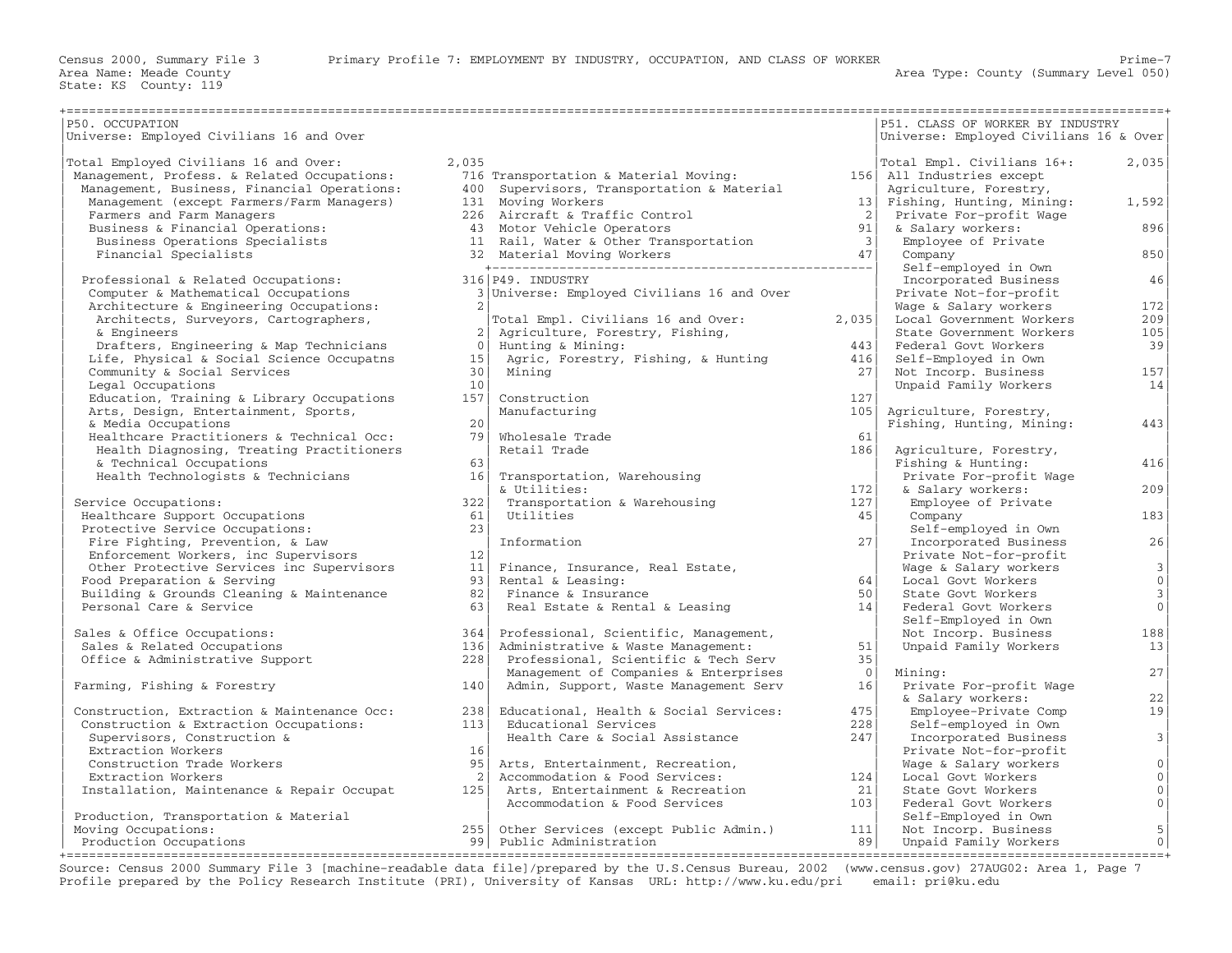Census 2000, Summary File 3 Primary Profile 8: PLACE OF WORK; TRAVEL TO WORK; VETERAN STATUS AND MILITARY SERVICE Prime−8

Area Type: County (Summary Level 050)

|                                                                                                                                                                                                                                                             |                                      | P30. MEANS OF TRANSPORTATION TO WORK                                                                                         |                | P39. ARMED FORCES STATUS/VETERAN STATUS BY AGE                       |             |                 |
|-------------------------------------------------------------------------------------------------------------------------------------------------------------------------------------------------------------------------------------------------------------|--------------------------------------|------------------------------------------------------------------------------------------------------------------------------|----------------|----------------------------------------------------------------------|-------------|-----------------|
|                                                                                                                                                                                                                                                             |                                      | Universe: Workers 16 Years and Over                                                                                          |                | Universe: Population 18 Years and Over                               |             |                 |
|                                                                                                                                                                                                                                                             |                                      |                                                                                                                              |                |                                                                      |             |                 |
| Total Workers 16 and over:<br>2,010                                                                                                                                                                                                                         |                                      | Total Workers 16 and over:                                                                                                   | 2,010          |                                                                      | 18 to 64    | 65 and Over     |
| Worked in State of Residence: 1,976<br>Worked in County of Residence 1,487<br>Worked Outside County of Residence 489<br>Worked Outside State of Residence 34                                                                                                |                                      |                                                                                                                              |                | Total 18 and Over: 2,432                                             |             | 824             |
|                                                                                                                                                                                                                                                             |                                      | Car, Truck, or Van: 1,791<br>Drove Alone 1,560<br>Carpooled 231                                                              |                |                                                                      |             |                 |
|                                                                                                                                                                                                                                                             |                                      |                                                                                                                              |                |                                                                      | $5^{\circ}$ | $\overline{0}$  |
|                                                                                                                                                                                                                                                             |                                      |                                                                                                                              |                | 1 Armed Forces 5<br>Civilian: 5<br>Veteran 2,427<br>Nonveteran 2,221 | 2,427       | 824             |
|                                                                                                                                                                                                                                                             |                                      |                                                                                                                              |                |                                                                      | 206         | 188             |
| $\overline{0}$<br>Living in an MSA/PMSA:                                                                                                                                                                                                                    |                                      | Public Transportation: 0<br>Bus or Trolley Bus 0                                                                             |                |                                                                      |             | 636             |
|                                                                                                                                                                                                                                                             |                                      |                                                                                                                              |                |                                                                      |             |                 |
|                                                                                                                                                                                                                                                             | $\Omega$                             |                                                                                                                              |                |                                                                      |             |                 |
| Living in a Central City:<br>Worked in MSA/PMSA of Residence:                                                                                                                                                                                               | $\Omega$                             | Streetcar or Trolley Car<br>(Público in Puerto Rico) 0<br>Subway or Elevated 0                                               |                | P40. PERIOD OF MILITARY SERVICE                                      |             |                 |
|                                                                                                                                                                                                                                                             | $\Omega$<br>Railroad                 |                                                                                                                              | $\Omega$       | Universe: Civilian Veterans 18 Years and Over                        |             |                 |
|                                                                                                                                                                                                                                                             | $\Omega$<br>Ferryboat                |                                                                                                                              | $\Omega$       |                                                                      |             |                 |
| Central City<br>Remainder of this MSA/PMSA<br>Worked Outside MSA/PMSA of Residence:                                                                                                                                                                         | $\Omega$<br>Taxicab                  |                                                                                                                              | $\Omega$       | Total Civilian Veterans 18 & Over:                                   |             | 394             |
| Worked in a Different MSA/PMSA:                                                                                                                                                                                                                             | $\Omega$                             |                                                                                                                              |                |                                                                      |             |                 |
| Central City                                                                                                                                                                                                                                                | $\Omega$<br>Motorcycle               |                                                                                                                              | $\overline{2}$ | August 1990 or Later                                                 |             |                 |
|                                                                                                                                                                                                                                                             | $\Omega$<br>Bicycle                  |                                                                                                                              | $\overline{0}$ | (including Persian Gulf War):                                        |             | 35              |
| Remainder of Different MSA/PMSA<br>Worked Outside any MSA/DMSA<br>Worked Outside any MSA/PMSA                                                                                                                                                               | $\cap$<br>Walked                     |                                                                                                                              | 65             | Served in Vietnam Era                                                |             | <sup>2</sup>    |
|                                                                                                                                                                                                                                                             | Other means                          |                                                                                                                              | $\overline{9}$ | No Vietnam Era Service:                                              |             | 33              |
| Living in Remainder of an MSA/PMSA:                                                                                                                                                                                                                         | $\overline{0}$                       |                                                                                                                              |                | Served September 1980 or Later:                                      |             | 31              |
|                                                                                                                                                                                                                                                             | $\Omega$<br>Worked at Home           |                                                                                                                              | 143            | Served Under 2 Years                                                 |             | $5\overline{5}$ |
| J --- ACHIMATING LUI AN MSA/PMSA:<br>Worked in MSA/PMSA of Residence:<br>Central City<br>Central City                                                                                                                                                       | $\Omega$                             |                                                                                                                              |                | Served 2 or More Years                                               |             | 26              |
|                                                                                                                                                                                                                                                             | $\Omega$                             |                                                                                                                              |                | Served 2 or more rears<br>Served Prior to September 1980             |             | 2               |
| Remainder of this MSA/PMSA<br>Worked Outside MSA/PMSA of Residence:                                                                                                                                                                                         | $\Omega$<br>P31. TRAVEL TIME TO WORK |                                                                                                                              |                |                                                                      |             |                 |
| Worked in a Different MSA/PMSA:                                                                                                                                                                                                                             | $\bigcap$                            | Universe: Workers 16 Years and Over                                                                                          |                | May 1975-July 1990 Only:                                             |             | 22              |
| Central City                                                                                                                                                                                                                                                | $\bigcap$                            |                                                                                                                              |                | September 1980-July 1990 Only:                                       |             | 8               |
|                                                                                                                                                                                                                                                             |                                      | Total Workers 16 and over:                                                                                                   | 2,010          |                                                                      |             | $\overline{4}$  |
| Remainder of Different MSA/PMSA $0$ of $0$ of $0$ of $0$ of $0$ of $0$ of $0$ of $0$ of $0$ of $0$ of $0$ of $0$ of $0$ of $0$ of $0$ of $0$ of $0$ of $0$ of $0$ of $0$ of $0$ of $0$ of $0$ of $0$ of $0$ of $0$ of $0$ of<br>Worked Outside any MSA/PMSA |                                      |                                                                                                                              |                | Served Under 2 Years<br>Served 2 or More Years                       |             | $\overline{4}$  |
|                                                                                                                                                                                                                                                             |                                      |                                                                                                                              |                |                                                                      |             | 14              |
|                                                                                                                                                                                                                                                             |                                      | Did not Work at Home: 1,867                                                                                                  |                | Other May 1975-July 1990 Service                                     |             |                 |
| Not Living in an MSA/PMSA: 2,010<br>Worked in an MSA/PMSA: 6<br>Central City 1<br>Remainder of MSA/PMSA 5                                                                                                                                                   |                                      | Less than 5 Minutes                                                                                                          | 383            | Vietnam Era, no Korean War,                                          |             |                 |
|                                                                                                                                                                                                                                                             | $\sim$ 1                             |                                                                                                                              | 489            | no World War II,                                                     |             |                 |
|                                                                                                                                                                                                                                                             | 5 <sup>5</sup>                       | 5 to 9 Minutes<br>10 to 14 Minutes<br>15 to 19 Minutes<br>20 to 24 Minutes<br>25 to 29 Minutes                               | 229            | no August 1990 or Later                                              |             | 95              |
| Worked Outside any MSA/PMSA 2,004                                                                                                                                                                                                                           |                                      |                                                                                                                              | 183            | Vietnam Era and Korean War,                                          |             |                 |
|                                                                                                                                                                                                                                                             |                                      |                                                                                                                              | 105            | no World War II,                                                     |             |                 |
| Living in a Place:                                                                                                                                                                                                                                          |                                      |                                                                                                                              | 51             | no August 1990 or Later                                              |             | 2               |
|                                                                                                                                                                                                                                                             |                                      |                                                                                                                              |                | Vietnam Era, Korean War,                                             |             |                 |
|                                                                                                                                                                                                                                                             |                                      |                                                                                                                              | 174            | and World War II,                                                    |             |                 |
| Accounting in a Place:<br>Worked in Place of Residence and Morked Outside Place of Residence 755<br>Worked Outside Place of Residence 704<br>The Place 551                                                                                                  |                                      | 30 to 34 Minutes<br>35 to 39 Minutes<br>40 to 44 Minutes<br>45 to 59 Minutes<br>60 to 89 Minutes<br>90 Minutes or More<br>37 |                | no August 1990 or Later                                              |             | $\overline{0}$  |
| Not Living in a Place                                                                                                                                                                                                                                       |                                      |                                                                                                                              |                |                                                                      |             |                 |
|                                                                                                                                                                                                                                                             |                                      |                                                                                                                              |                | February 1955-July 1964 Only                                         |             | 66              |
| Living in 12 Selected States:<br>CT/ME/MA/MI/MN/NH/NJ/NY/PA/RI/VT/WI<br>Worked in MCD of Residence 0<br>Worked Outside MCD of Residence 0<br>Not Living in the 12 Selected States 2,010                                                                     |                                      |                                                                                                                              |                |                                                                      |             |                 |
|                                                                                                                                                                                                                                                             |                                      |                                                                                                                              |                | Korean War, no Vietnam Era,                                          |             |                 |
|                                                                                                                                                                                                                                                             |                                      |                                                                                                                              |                | no World War II                                                      |             | 67              |
|                                                                                                                                                                                                                                                             |                                      | Mean Travel Time: 17.7 minutes                                                                                               |                | Korean War and World War II,                                         |             |                 |
|                                                                                                                                                                                                                                                             |                                      |                                                                                                                              |                | no Vietnam Era                                                       |             | $\mathbf{0}$    |
|                                                                                                                                                                                                                                                             |                                      |                                                                                                                              | 143            |                                                                      |             |                 |
|                                                                                                                                                                                                                                                             |                                      | Worked at Home                                                                                                               |                |                                                                      |             |                 |
|                                                                                                                                                                                                                                                             |                                      |                                                                                                                              |                | World War II, no Korean War,<br>no Vietnam Era                       |             | 99              |
|                                                                                                                                                                                                                                                             |                                      |                                                                                                                              |                |                                                                      |             |                 |
|                                                                                                                                                                                                                                                             |                                      |                                                                                                                              |                | Other Service Only                                                   |             | 8               |
|                                                                                                                                                                                                                                                             |                                      |                                                                                                                              |                |                                                                      |             |                 |
|                                                                                                                                                                                                                                                             |                                      |                                                                                                                              |                |                                                                      |             |                 |
|                                                                                                                                                                                                                                                             |                                      |                                                                                                                              |                |                                                                      |             |                 |

Source: Census 2000 Summary File 3 [machine−readable data file]/prepared by the U.S.Census Bureau, 2002 (www.census.gov) 27AUG02: Area 1, Page 8 Profile prepared by the Policy Research Institute (PRI), University of Kansas URL: http://www.ku.edu/pri email: pri@ku.edu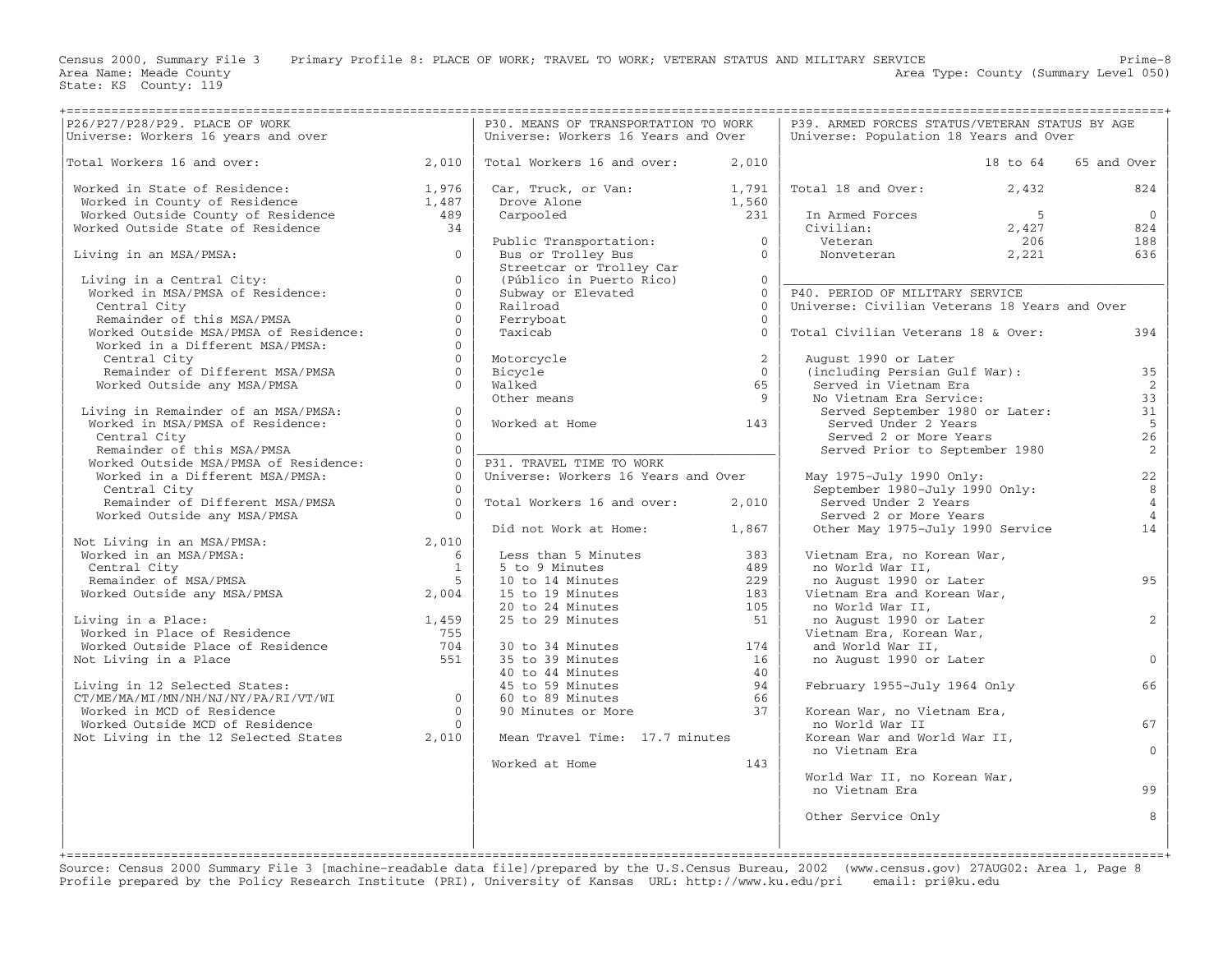Census 2000, Summary File 3 Primary Profile 9: HOUSEHOLD, FAMILY AND PER CAPITA INCOME IN 1999 BY RACE & HISP/LATINO Prime−9 Area Name: Meade County **Area Type: County Area Type: County (Summary Level 050)** State: KS County: 119

+===================================================================================================================================================+

| P52/P53/P54/P151A-I/P152A-I/P153A-I. HOUSEHOLD INCOME IN 1999 BY RACE AND HISPANIC/LATINO ORIGIN OF HOUSEHOLDER<br>Universe: Households |          |          |                      |                      |                |                          |                |                    |                           |                          |                                      |
|-----------------------------------------------------------------------------------------------------------------------------------------|----------|----------|----------------------|----------------------|----------------|--------------------------|----------------|--------------------|---------------------------|--------------------------|--------------------------------------|
|                                                                                                                                         |          |          |                      | Black Amer Indian    |                |                          | Nat Hawaiian   | Other              | Two or *                  |                          | White Alone                          |
|                                                                                                                                         | A11      | White    |                      | /Af Amer /Alaska Nat |                | Asian                    | /Pac Isl       | Race               | More                      | Hispanic                 | not Hisp.                            |
|                                                                                                                                         | Races    | Alone    | Alone                | Alone                |                | Alone                    | Alone          | Alone              | Races *                   | or Latino                | or Latino                            |
| Total Households:                                                                                                                       | 1,736    | 1,641    |                      | 1                    | 9              | 3                        | $\mathbf{0}$   | 67                 | $15 *$                    | 107                      | 1,602                                |
| Less than $$10,000$                                                                                                                     | 156      | 144      |                      | $\mathbf{1}$         | $\mathbf{0}$   | $\Omega$                 | $\Omega$       | 6                  | $5 *$                     | 12                       | 139                                  |
| $$10,000 - $14,999$                                                                                                                     | 127      | 116      |                      | $\mathbf{0}$         | 3              | $\mathbf{0}$             | $\mathbf{0}$   | 5                  | $3 *$                     | 9                        | 114                                  |
| $$15,000 - $19,999$                                                                                                                     | 123      | 118      |                      | $\mathbf{0}$         | $\mathbf{0}$   | $\mathbf{3}$             | $\mathbf{0}$   | 2                  | $0 *$                     | $\overline{2}$           | 118                                  |
| $$20,000 - $24,999$                                                                                                                     | 140      | 136      |                      | $\mathbf{0}$         | $\mathbf{0}$   | $\mathbf{0}$             | $\mathbf{0}$   | $\overline{c}$     | $2 *$                     | 13                       | 125                                  |
| $$25,000 - $29,999$                                                                                                                     | 107      | 105      |                      | $\mathbf{0}$         | $\mathbf{0}$   | $\mathbf{0}$             | $\mathbf{0}$   | $\overline{c}$     | $0 *$                     | $\overline{3}$           | 104                                  |
| $$30,000 - $34,999$                                                                                                                     | 165      | 155      |                      | $\mathbf{0}$         | $\mathbf{0}$   | $\Omega$                 | $\Omega$       | 10                 | $0 *$                     | 18                       | 147                                  |
| $$35,000 - $39,999$                                                                                                                     | 158      | 141      |                      | $\mathbf{0}$         | $\mathbf{0}$   | $\Omega$                 | $\Omega$       | 17                 | $\Omega$<br>$\star$       | 22                       | 136                                  |
| $$40,000 - $44,999$                                                                                                                     | 126      | 122      |                      | $\Omega$             | $\Omega$       | $\Omega$                 | $\Omega$       | $\overline{4}$     | $\Omega$<br>$\star$       | 6                        | 120                                  |
| $$45,000 - $49,999$                                                                                                                     | 82       | 78       |                      | $\mathbf{0}$         | $\mathbf{0}$   | $\Omega$                 | $\mathbf{0}$   | 2                  | $2^{\circ}$<br>$\star$    | $\overline{4}$           | 78                                   |
| $$50,000 - $59,999$                                                                                                                     | 127      | 117      |                      | $\mathbf{0}$         | $\mathbf{0}$   | $\mathbf{0}$             | $\mathbf{0}$   | 7                  | 3 <sup>1</sup><br>$\star$ | 8                        | 114                                  |
| $$60,000 - $74,999$                                                                                                                     | 181      | 173      |                      | $\Omega$             | $\overline{a}$ | $\Omega$                 | $\Omega$       | 6                  | $\Omega$<br>$\star$       | $\sqrt{6}$               | 173                                  |
| $$75,000 - $99,999$                                                                                                                     | 135      | 133      |                      | $\Omega$             | 2              | $\Omega$                 | $\Omega$       | $\Omega$           | $\Omega$<br>$\star$       | $\overline{\mathcal{L}}$ | 131                                  |
| $$100,000 - $124,999$                                                                                                                   | 68       | 62       |                      | $\mathbf{0}$         | 2              | $\mathbf{0}$             | $\mathbf{0}$   | 4                  | $\Omega$                  | $\overline{2}$           | 62                                   |
| $$125,000 - $149,999$                                                                                                                   | 15       | 15       |                      | $\Omega$             | $\Omega$       | $\mathbf{0}$             | $\Omega$       | $\Omega$           | $\Omega$<br>$\star$       | $\Omega$                 | 15                                   |
| $$150,000 - $199,999$                                                                                                                   | 12       | 12       |                      | $\mathbf{0}$         | $\mathbf{0}$   | $\mathbf{0}$             | $\mathbf{0}$   | $\mathbf{0}$       | $\Omega$<br>$\star$       | $\Omega$                 | 12                                   |
| \$200,000 or more                                                                                                                       | 14       | 14       |                      | $\mathbf{0}$         | $\mathbf{0}$   | $\Omega$                 | $\mathbf{0}$   | $\Omega$           | $\Omega$                  | $\cap$                   | 14                                   |
|                                                                                                                                         |          |          |                      |                      |                |                          |                |                    |                           |                          |                                      |
| Median                                                                                                                                  | \$36,761 | \$36,661 | \$3,750              | \$66,875             |                | \$18,750                 | \$0            | \$38,359           | $$14,583$ *               | \$34,028                 | \$37,077                             |
| Mean                                                                                                                                    | \$44,505 | \$44,843 | \$4,900              | \$59,967             |                | \$18,767                 |                | \$40,555           | $$23,693$ *               | \$34,504                 | \$45,194                             |
| Three Universes: Families, Nonfamily Households, All Persons                                                                            | A11      | White    | /Af Amer /Alaska Nat | Black Amer Indian    | Asian          | Nat Hawaiian<br>/Pac Isl | Other<br>Race  | Two or *<br>More * | Hispanic                  | not Hisp.                | White Alone +----------<br>Nonfamily |
|                                                                                                                                         | Races    | Alone    | Alone                | Alone                | Alone          | Alone                    | Alone          |                    | Races * or Latino         | or Latino                | Households                           |
| Total Families:                                                                                                                         | 1,264    | 1,188    | $\mathbf{1}$         | 6                    | $\mathbf{0}$   | $\mathbf{0}$             | 57             | $12 *$             | 90                        | 1,156                    | 472                                  |
| Less than $$10,000$                                                                                                                     | 49       | 42       | $\mathbf{1}$         | $\mathbf{0}$         | $\mathbf{0}$   | $\mathbf{0}$             | $\overline{4}$ | $2 *$              | 9                         | 38                       | 107                                  |
| $$10,000 - $14,999$                                                                                                                     | 39       | 34       | $\mathbf{0}$         | $\mathbf{0}$         | $\mathbf{0}$   | $\mathbf{0}$             | 2              | $3 *$              | 2                         | 34                       | 88                                   |
| $$15,000 - $19,999$                                                                                                                     | 81       | 79       | $\Omega$             | $\Omega$             | $\Omega$       | $\Omega$                 | $\mathbf{2}$   | $0 *$              | 3                         | 78                       | 47                                   |
| $$20,000 - $24,999$                                                                                                                     | 85       | 81       | $\mathbf 0$          | $\mathbf{0}$         | $\mathbf 0$    | $\mathbf{0}$             | 2              | $2 *$              | 10                        | 73                       | 57                                   |
| $$25,000 - $29,999$                                                                                                                     | 85       | 83       | $\mathbf{0}$         | $\mathbf{0}$         | $\mathbf{0}$   | $\mathbf{0}$             | 2              | $\Omega$           | $\star$<br>2              | 83                       | 26                                   |
| $$30,000 - $34,999$                                                                                                                     | 127      | 120      | $\Omega$             | $\Omega$             | $\Omega$       | $\Omega$                 | $\overline{7}$ | $\Omega$           | $\star$<br>14             | 113                      | 37                                   |
| $$35,000 - $39,999$                                                                                                                     | 135      | 118      | $\mathbf{0}$         | $\Omega$             | $\mathbf{0}$   | $\Omega$                 | 17             | $\Omega$           | $\star$<br>22             | 113                      | 15                                   |
| $$40,000 - $44,999$                                                                                                                     | 97       | 93       | $\mathbf{0}$         | $\mathbf{0}$         | $\mathbf{0}$   | $\mathbf{0}$             | 4              | $\mathbf{0}$       | $\star$<br>6              | 91                       | 27                                   |
| $$45,000 - $49,999$                                                                                                                     | 77       | 66       | $\mathbf{0}$         | $\mathbf{0}$         | $\mathbf{0}$   | $\mathbf{0}$             | 9              | $\overline{2}$     | $\star$<br>11             | 66                       | 12                                   |
| $$50,000 - $59,999$                                                                                                                     | 113      | 106      | $\mathbf{0}$         | $\Omega$             | $\mathbf{0}$   | $\Omega$                 | $\overline{4}$ | $3 *$              | 5                         | 103                      | 15                                   |
| $$60,000 - $74,999$                                                                                                                     | 159      | 155      | $\mathbf{0}$         | 2                    | $\mathbf{0}$   | $\mathbf{0}$             | 2              | $\Omega$           | $\star$<br>$\overline{c}$ | 155                      | 16                                   |
| $$75,000 - $99,999$                                                                                                                     | 124      | 122      | $\Omega$             | 2                    | $\Omega$       | $\Omega$                 | $\Omega$       | $\Omega$           | $\star$<br>2              | 120                      | 11                                   |
| $$100,000 - $124,999$                                                                                                                   | 56       | 52       | $\mathbf{0}$         | 2                    | $\mathbf{0}$   | $\Omega$                 | $\overline{c}$ | $\Omega$           | $\overline{2}$<br>$\star$ | 52                       | 10                                   |
| $$125,000 - $149,999$                                                                                                                   | 13       | 13       | $\mathbf{0}$         | $\mathbf{0}$         | $\Omega$       | $\Omega$                 | $\Omega$       | $\Omega$           | $\star$<br>$\Omega$       | 13                       | $\overline{2}$                       |
| $$150,000 - $199,999$                                                                                                                   | 14       | 14       | $\mathbf 0$          | $\mathbf{0}$         | $\Omega$       | $\Omega$                 | $\Omega$       | $\Omega$           | $\mathbf{0}$<br>$\star$   | 14                       | $\mathbf{0}$                         |
| \$200,000 or more                                                                                                                       | 10       | 10       | $\Omega$             | $\Omega$             | $\Omega$       | $\Omega$                 | $\Omega$       | $\Omega$           | $\star$<br>$\Omega$       | 10                       | $\overline{c}$                       |
| Family Median                                                                                                                           | \$41,550 | \$41,850 | \$3,750              | \$77,036             | \$0            | \$0                      | \$38,828       | $$21,250$ *        | $\star$<br>\$37,083       | \$42,396                 | N/A                                  |
| Family Mean                                                                                                                             | \$50,741 | N/A      | N/A                  | N/A                  | N/A            | N/A                      | N/A            | $N/A$ *            | N/A                       | N/A                      | N/A                                  |
|                                                                                                                                         |          |          |                      |                      |                |                          |                |                    | $\star$                   |                          |                                      |
| NonFamily Median                                                                                                                        | N/A      | \$19,712 | \$0                  | \$11,250             | \$18,750       | \$0                      | \$23,750       | $$8,125$ *         | \$14,250                  | \$19,615                 | \$19,063                             |
| NonFamily Mean                                                                                                                          | N/A      | N/A      | N/A                  | N/A                  | N/A            | N/A                      | N/A            | $N/A$ *            | N/A                       | N/A                      | \$26,685                             |
|                                                                                                                                         |          |          |                      |                      |                |                          |                |                    | $\star$                   |                          |                                      |
| Per Capita-All Pers                                                                                                                     | \$16,824 | \$17,535 | \$20, 123            | \$24,703             | \$9,618        | \$0                      | \$9,817        | $$4,675$ *         | \$7,391                   | \$18, 123                | N/A                                  |

Source: Census 2000 Summary File 3 [machine−readable data file]/prepared by the U.S.Census Bureau, 2002 (www.census.gov) 27AUG02: Area 1, Page 9 Profile prepared by the Policy Research Institute (PRI), University of Kansas URL: http://www.ku.edu/pri email: pri@ku.edu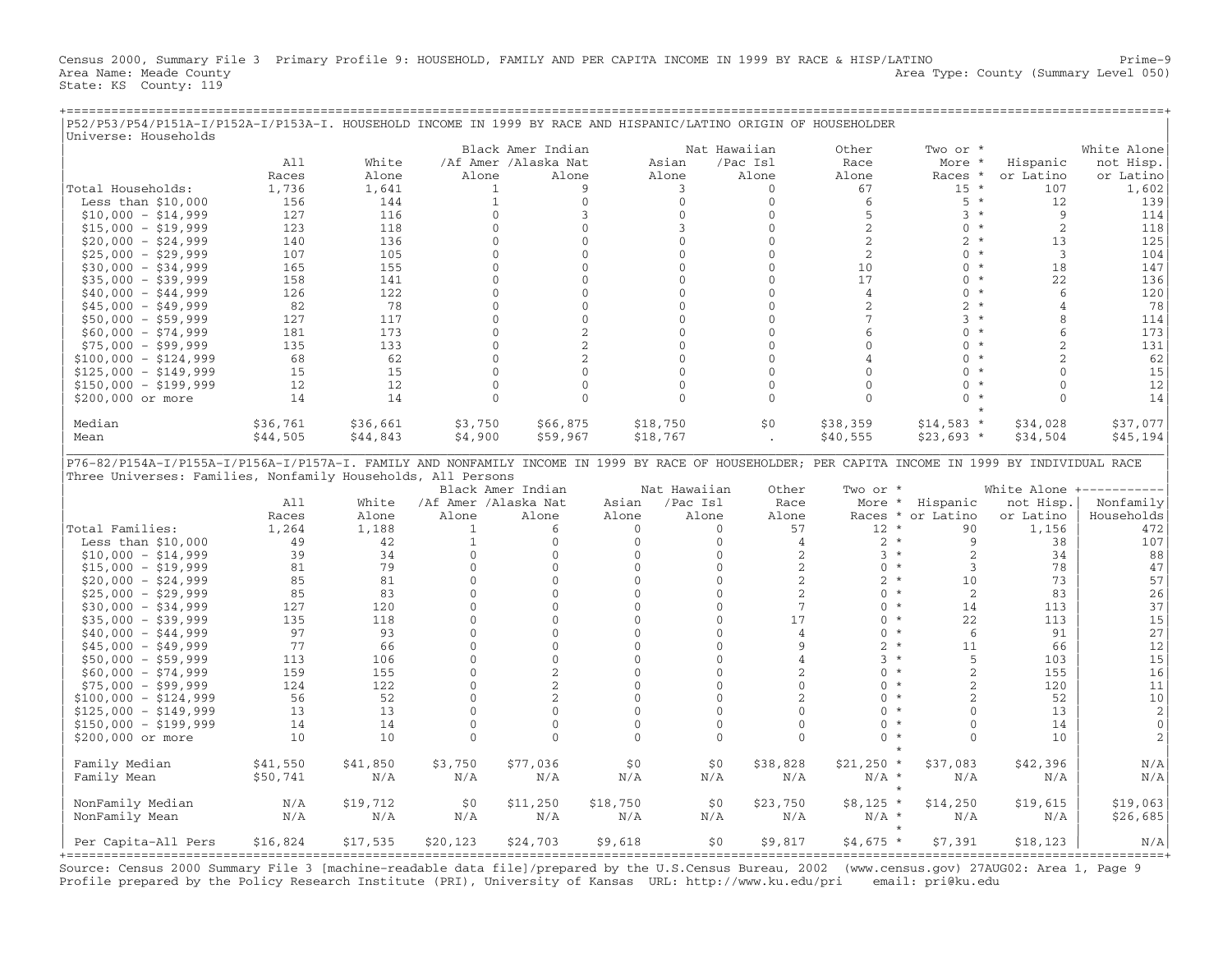Census 2000, Summary File 3 Primary Profile 10: SOURCE OF INCOME, EARNINGS; POVERTY STATUS OF PERSONS BY RACE/HISPANIC Prime−10 Area Name: Meade County **Area County** Level 050) Area Type: County (Summary Level 050) State: KS County: 119

| P58-P75. SOURCE OF HOUSEHOLD INCOME IN 1999                                      |                         |              | P85/PCT47. MEDIAN EARNINGS IN 1999            |                      |         |                           |                            |                          | PCT50. RATIO OF INCOME IN 1999 TO POVERTY LEVEL BY AGE |                                   |
|----------------------------------------------------------------------------------|-------------------------|--------------|-----------------------------------------------|----------------------|---------|---------------------------|----------------------------|--------------------------|--------------------------------------------------------|-----------------------------------|
| Nine Universes: Households with Income from                                      |                         |              | Univ.: Population 16 and Over with Earnings   |                      |         |                           |                            |                          | Univ: Population for Whom Poverty Status is Determined |                                   |
|                                                                                  | Each Specified Source   |              |                                               |                      |         |                           |                            |                          |                                                        |                                   |
|                                                                                  |                         |              |                                               |                      |         | -Median Earnings in 1999- |                            | Under 5                  | 5 to 11                                                | 12 to 17                          |
|                                                                                  | Households              | Mean         |                                               | Worked Full-time     |         |                           |                            |                          |                                                        |                                   |
|                                                                                  | with                    | from         |                                               | Year-round           |         | Total                     | Total Universe:            |                          | 370<br>560                                             | 444                               |
|                                                                                  | Source                  | Source       |                                               |                      |         |                           | Under 0.50                 |                          | 23<br>14                                               | 35                                |
|                                                                                  |                         |              | Both Sexes:                                   | \$26,000             |         | \$20,634                  | $0.50 - 0.74$              |                          | 20<br>10                                               | 5                                 |
| Earnings                                                                         | 1,352                   | \$42,391     | Male                                          | \$29,295             |         | \$26,138                  | $0.75 - 0.99$              |                          | 35<br>21                                               | 5                                 |
|                                                                                  |                         |              | Female                                        | \$20,153             |         | \$13,598                  | $1.00 - 1.24$              |                          | 30<br>33                                               | 11                                |
| Wages or Salary                                                                  | 1,224                   | \$37,354     |                                               |                      |         |                           | $1.25 - 1.49$              |                          | 43<br>39                                               | 17                                |
|                                                                                  |                         |              | P88. RATIO OF INCOME IN 1999 TO POVERTY LEVEL |                      |         |                           | $1.50 - 1.74$              |                          | 27<br>49                                               | 40                                |
| Self Employment                                                                  | 480                     | \$24,148     | Universe: Population for Whom Poverty         |                      |         |                           | $1.75 - 1.84$              |                          | 35<br>25                                               | 20                                |
|                                                                                  |                         |              |                                               | Status is Determined |         |                           | $1.85 - 1.99$              |                          | 24<br>20                                               | 29                                |
| Interest, Dividends,                                                             |                         |              |                                               |                      |         | Cumulative                |                            |                          | 161<br>321                                             | 282                               |
| or Net Rental                                                                    | 733                     | \$9,432      |                                               |                      |         | Percent                   | $2.00$ & over              |                          |                                                        |                                   |
|                                                                                  |                         |              |                                               |                      | Persons |                           |                            |                          |                                                        |                                   |
|                                                                                  |                         |              |                                               |                      |         |                           |                            | 18 to 44                 |                                                        | 45 to 64 65 and Over              |
| Social Security                                                                  | 588                     | \$12,523     | Total Universe:                               |                      | 4,516   | 100.0%                    |                            |                          |                                                        |                                   |
|                                                                                  |                         |              | Under 0.50                                    |                      | 189     | 4.2%                      | Total Universe:            | 1,515                    | 879                                                    | 748                               |
| Supplemental                                                                     |                         |              | $0.50 - 0.74$                                 |                      | 91      | 6.2%                      | Under 0.50                 |                          | 79<br>29                                               | 9                                 |
| Security (SSI)                                                                   | 38                      | \$4,850      | $0.75 - 0.99$                                 |                      | 142     | 9.3%                      | $0.50 - 0.74$              |                          | 25<br>16                                               | 15                                |
|                                                                                  |                         |              | $1.00 - 1.24$                                 |                      | 182     | 13.4%                     | $0.75 - 0.99$              |                          | 43<br>19                                               | 19                                |
| Public Assistance                                                                | 21                      | \$2,314      | $1.25 - 1.49$                                 |                      | 244     | 18.8%                     | $1.00 - 1.24$              |                          | 52<br>23                                               | 33                                |
|                                                                                  |                         |              | $1.50 - 1.74$                                 |                      | 332     | 26.1%                     | $1.25 - 1.49$              |                          | 87<br>22                                               | 36                                |
| Retirement                                                                       | 205                     | \$13,700     | $1.75 - 1.84$                                 |                      | 188     | 30.3%                     | $1.50 - 1.74$              |                          | 42<br>113                                              | 61                                |
|                                                                                  |                         |              | $1.85 - 1.99$                                 |                      | 190     | 34.5%                     | $1.75 - 1.84$              |                          | 65<br>20                                               | 23                                |
| Other Types                                                                      | 222                     | \$11,844     | $2.00$ & over                                 |                      | 2,958   | 100.0%                    | $1.85 - 1.99$              |                          | 63<br>31                                               | 23                                |
|                                                                                  |                         |              |                                               |                      |         |                           | $2.00$ & over              |                          | 988<br>677                                             | 529                               |
|                                                                                  |                         |              |                                               |                      |         |                           |                            |                          |                                                        |                                   |
| P87/P159A-I. POVERTY STATUS IN 1999 BY AGE BY RACE AND HISPANIC OR LATINO ORIGIN |                         |              |                                               |                      |         |                           |                            |                          |                                                        |                                   |
| Universe: Population for Whom Poverty Status is Determined                       |                         |              |                                               |                      |         |                           |                            |                          |                                                        |                                   |
|                                                                                  |                         |              |                                               |                      |         | $---$ Black/African $---$ |                            | -- American Indian/--    |                                                        |                                   |
|                                                                                  | $----$ All Races $----$ |              | $---$ White Alone $---$                       |                      |         | American Alone            |                            | Alaska Native Alone      |                                                        | $--- A {\bf s}$ Asian Alone $---$ |
|                                                                                  | Below                   | Above        | Below                                         | Above                |         | Below                     | Above                      | Below<br>Above           | Below                                                  | Above                             |
|                                                                                  |                         |              |                                               |                      |         |                           |                            |                          |                                                        |                                   |
| Total Universe:                                                                  | 422                     | 4,094        | 348                                           | 3,750                |         | 3                         | 3                          | $\mathbf{3}$             | 27                                                     | 2                                 |
| Under 5 Years                                                                    | 64                      | 306          | 42                                            | 269                  |         | 2                         | $\Omega$                   | $\Omega$                 | 2                                                      | $\cap$<br>$\mathbf 0$             |
| 5 Years                                                                          | 6                       | 77           | 6                                             | 68                   |         | $\Omega$                  | $\Omega$                   | $\Omega$                 | $\Omega$                                               | $\Omega$<br>$\mathbf{0}$          |
| 6 to 11 Years                                                                    | 53                      | 424          | 51                                            | 355                  |         | $\Omega$                  | $\mathbf{0}$               | $\mathbf{0}$             | 2                                                      | $\mathbf 0$<br>$\Omega$           |
| 12 to 17 Years                                                                   | 45                      | 399          | 38                                            | 354                  |         | $\Omega$                  | $\Omega$                   | $\Omega$                 | $\Omega$                                               | $\sqrt{2}$<br>$\Omega$            |
| 18 to 64 Years                                                                   | 211                     | 2,183        |                                               |                      |         | $\mathbf{1}$              | $\overline{3}$             | 3                        | 20                                                     | 2<br>$\overline{4}$               |
|                                                                                  |                         |              | 168                                           | 2,012                |         | $\Omega$                  | $\Omega$                   | $\Omega$                 |                                                        | $\Omega$                          |
| 65 to 74 Years                                                                   | 11                      | 390          | 11                                            | 386                  |         |                           | $\Omega$                   | $\bigcap$                | $\mathbf{1}$                                           | 3                                 |
| 75 Years & Over                                                                  | 32                      | 315          | 32                                            | 306                  |         | $\Omega$                  |                            |                          | $\mathfrak{D}$                                         | $\Omega$<br>$\Omega$              |
|                                                                                  |                         |              |                                               |                      |         |                           |                            |                          |                                                        |                                   |
|                                                                                  | Native Hawaiian & Other |              |                                               |                      |         |                           |                            |                          |                                                        | $---$ White Alone $---$           |
|                                                                                  | Pacific Islander Alone  |              | -- Other Race Alone --                        |                      |         | -- Two or More Races --   |                            | * - Hispanic or Latino - |                                                        | not Hispanic or Latino            |
|                                                                                  | Below                   | Above        | Below                                         | Above                |         | Below                     | Above<br>$\star$           | Below<br>Above           | Below                                                  | Above                             |
|                                                                                  |                         |              |                                               |                      |         |                           |                            |                          |                                                        |                                   |
| Total Universe:                                                                  | $\Omega$                | $\Omega$     | 43                                            | 213                  |         | 23                        | $\star$<br>92              | 68                       | 416<br>333                                             | 3,564                             |
| Under 5 Years                                                                    | $\Omega$                | $\Omega$     | 13                                            | 25                   |         | 7                         | 10 <sup>°</sup><br>$\star$ | 18                       | 53                                                     | 42<br>247                         |
| 5 Years                                                                          | $\Omega$                | $\Omega$     | $\Omega$                                      | $\overline{7}$       |         | $\Omega$                  | $\star$<br>2               | $\Omega$                 | 14                                                     | 6<br>61                           |
| 6 to 11 Years                                                                    | $\mathbf{0}$            | $\mathbf{0}$ | 2                                             | 45                   |         | $\Omega$                  | $\star$<br>22              | 2                        | 82                                                     | 51<br>321                         |
| 12 to 17 Years                                                                   | $\Omega$                | $\Omega$     | 2                                             | 20                   |         | 5                         | $\star$<br>23              | 11                       | 56                                                     | 33<br>322                         |
| 18 to 64 Years                                                                   | $\mathbf{0}$            | $\mathbf{0}$ | 26                                            | 113                  |         | 11                        | 31<br>$\star$              | 35                       | 160<br>206                                             | 1,921                             |
| 65 to 74 Years                                                                   | $\Omega$                | $\Omega$     | $\Omega$                                      | $\bigcap$            |         | $\Omega$                  | $\Omega$<br>$\star$        | $\sqrt{2}$               | $\Omega$                                               | 9<br>386                          |
| 75 Years & Over                                                                  | $\mathbf{0}$            | $\Omega$     | $\Omega$                                      | 3                    |         | $\Omega$                  | $\star$<br>$\overline{4}$  | $\Omega$                 | 5                                                      | 32<br>306                         |
|                                                                                  |                         |              |                                               |                      |         |                           |                            |                          |                                                        |                                   |

Source: Census 2000 Summary File 3 [machine−readable data file]/prepared by the U.S.Census Bureau, 2002 (www.census.gov) 27AUG02: Area 1, Page 10 Profile prepared by the Policy Research Institute (PRI), University of Kansas URL: http://www.ku.edu/pri email: pri@ku.edu